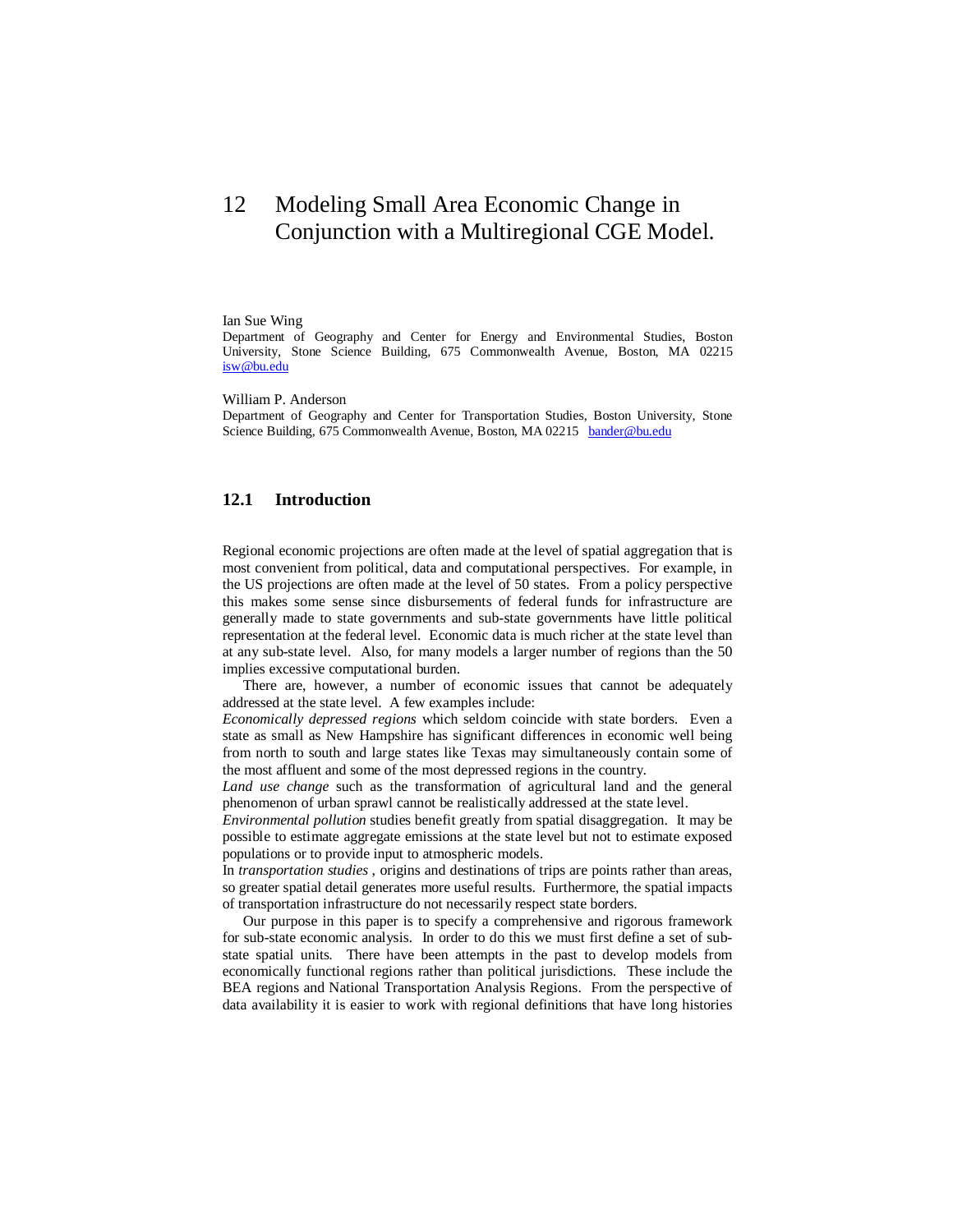and that are used consistently by different agencies that collect and publish data. In the US this means either counties or Census Metropolitan Areas (CMAs). CMAs are preferable for many types of analysis because they constitute functional regions with high levels of internal spatial interaction. They are not, however, exhaustive (they exclude all rural areas) and only useful for analyzing urban and interurban phenomena. For the model described in this paper we have chosen the 3000 plus US counties as our spatial units. This is an exhaustive regionalization that provides sufficient spatial detail to address some, if not all, of the issues mentioned above. Also, counties can be aggregated up to CMAs and BEA regions.

While a great deal of regional economic analysis has been based on Leontief type Input-Output (IO) models, we have chosen instead to develop a spatially disaggregate Computable General Equilibrium (CGE) model. IO models have the advantages of relatively modest data requirements, a high degree of industrial specificity and a good ability to capture multiplier effects. They are limited, however, to modeling exogenous shocks that can be represented as changes in final demand and they fail to capture supply side effects. As an example of the latter, in the presence of labor supply limitations, large infrastructure investments may result in a combination of increased employment and increased wages. IO models can only capture, and may exaggerate, the employment effect.

How does one develop a CGE model that can make projections at the county level? Is it just a question of applying a state level specification to county level data? The answer is no, for three reasons. First, many types of economic data are not available at the county level. Data for population and employment are available, but data for economic categories like value added and investment are not. Second, models that may be computationally manageable for 50 states may become infeasible for 3000 counties. Finally, there are number issues that become more important for smaller geographical units and must therefore be addressed in a county level model. For example, the issue of available space, which can be neglected at the national or state level, becomes an important constraint on the spatial evolution of activities. Population growth in a county depends not only on its ability to yield utility to new residents but also to the extent to which it is "built out."

The approach we have adopted is to develop a county level model in conjunction with a state level CGE model. Endogenous variables in the state model serve as boundary conditions for the county level. The county level model is not simply an allocation mechanism. It determines a spatial equilibrium distribution of economic activities and population at the county level within each state.

Our emphasis is to develop a model that has a rigorous specification of the supply side – an emphasis that is often lacking in regional models. At this point the demand side of the model is rather aggregate and simple. In later versions of the model, we plan to develop a more comprehensive and explicitly spatial demand side.

The remainder of the chapter is organized as follows. The next two sections describe the state-level and county-level models respectively. While the model is not yet fully operational, we have solved a proof-of-concept model at the state level and conducted empirical estimation of population distribution mechanisms at the state and county levels. These are described in a subsequent section. Finally in the conclusion we speculate about policy analyses that conducted with the model.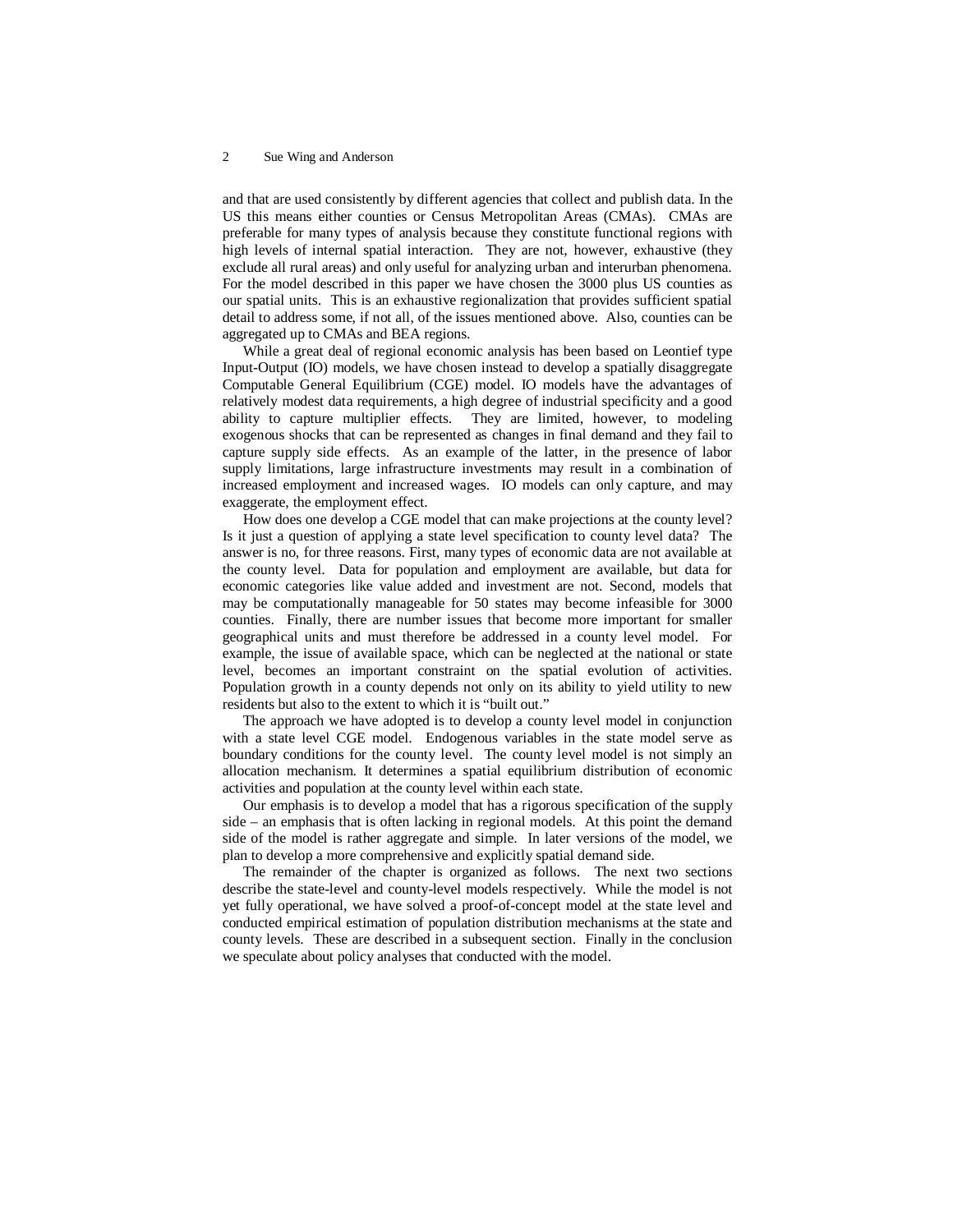# **12.2 A State-Level Computable General Equilibrium Economic Model**

Our first step is to construct a state-level economic simulation model to project the trajectories of output, employment, prices and wages by industry in each of the 50 states over the time horizon  $2000-2050$  on a series of five-year time-steps.<sup>1</sup> Our approach is deliberately simple, and, in keeping with the long-run nature of our projections, focuses on the supply side of the economy. We treat the individual industries within each state as representative firms and simulate the dynamics of each according to a Solow-Swan growth model that captures the decision to invest in accumulating a stock of capital in a recursive-dynamic fashion (i.e., based myopically on the values of exogenous and endogenous variables in the current period, rather than looking forward over the entire simulation horizon).<sup>2</sup> These decisions determine how industry capital stocks in each state evolve from one time-period to the next. Each industry produces output according to a production function that specifies how capital, intermediate goods, and labor—which is assumed to be mobile among states – are combined. In each period, the decisions of the population to migrate among and within states determines the intra-state supply of labor. Industries' competition for workers then simultaneously determines their wages, the prices and quantities of their output, and also the resources available for capital investment in the next period.

#### **12.2.1 The Within-Period Spatial General Equilibrium Model**

Our first task is to build and calibrate the within-period component of the model, which is a static spatial price equilibrium simulation of the U.S. economy.<sup>3</sup> In each of the *s* states in the U.S., assume that there are *j* industries, each of which produces a single homogeneous commodity indexed by *i*. For each industry in a given state, gross output (*y*) is produced using capital (*k*), labor (*l*) and a composite of intermediate

<sup>&</sup>lt;sup>1</sup> The sectoral disaggregation in Table 1 captures the major sources of air pollutant emissions without being overly detailed. Although simulation modeling is a well established technique for projecting future emissions, there are comparatively few examples of its use to generate longrun forecasts for regions of the U.S. The best example is the REMI economic-demographic model and its antecedents (Stevens and Treyz 1986; Treyz et al 1992; Treyz 1993), which are demand-driven simulations of the spatial economy.

 $2$ <sup>2</sup> This may be contrasted with an intertemporal optimization framework used in multi-regional climate policy simulations (e.g., Manne and Richels 1992; Nordhaus and Boyer 1999) and dynamic rural-urban computable general equilibrium (CGE) models (e.g., Kelly and Williamson 1984; Becker et al 1992), in which representative agents choose trajectories of investment to maximize their present value of discounted utility from consumption, looking forward over the entire simulation horizons. This approach, although theoretically appealing, is too expensive computationally to work here.

<sup>&</sup>lt;sup>3</sup> Throughout, we stick to the following notational convention: lower-case letters for industrylevel variables (e.g., prices), upper-case letters for state- and aggregate-level variables (e.g., value added), and tildes  $(\sim)$  for county-level variables (e.g., housing units). We suppress time subscripts when describing the static equilibrium simulation but include them in our explication of the model's dynamics.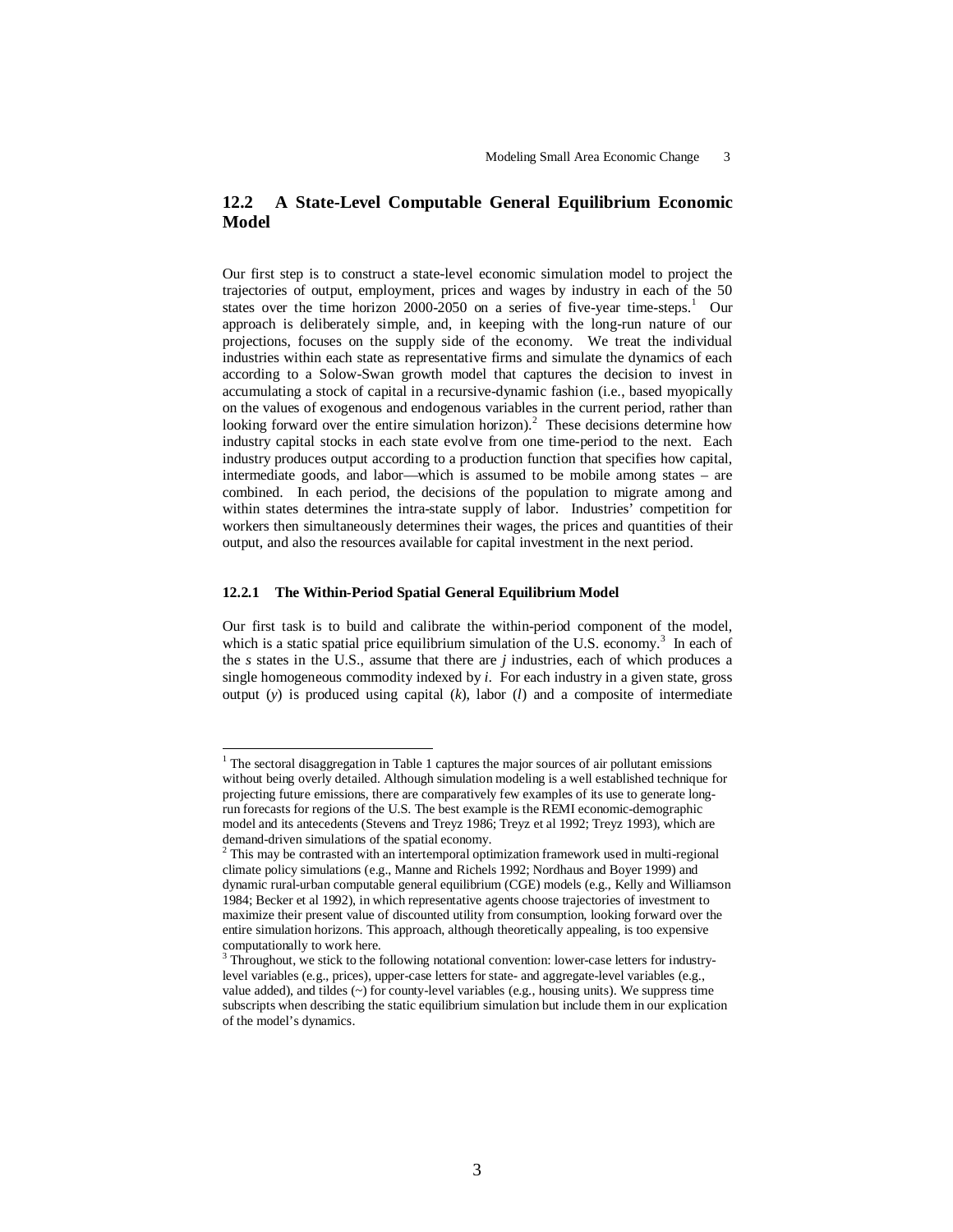$\overline{a}$ 

inputs (*x*), according to a constant-returns-to-scale Cobb-Douglas production function:<sup>4</sup>

$$
y(j,s) = \xi(j,s)l(j,s)^{\alpha(j,s)}k(j,s)^{\beta(j,s)}x(j,s)^{\gamma(j,s)}.
$$
\n(12.1)

Here,  $\xi$  is a Hicks-neutral shift parameter, and the parameters  $\alpha$ ,  $\beta$  and  $\gamma$  are the value shares of *l*, *k* and *m* in output.  $\alpha$  and  $\beta$  are derived from the components of value added by state recorded in BEA's Gross State Product (GSP) accounts. γ is derived using the coefficients on intermediate input from the latest U.S. social accounting matrix (SAM), constructed from the make and use tables in BEA's Input-Output (I-O) accounts.

We do not observe gross output at the state level—industries' gross state product is synonymous with their value added (*v*). However, *y* can be easily inferred from *v* if we assume that the economy has the same structure of inter-industry demand at both aggregate and the state levels. In the SAM, the coefficient on the use of intermediate input *i* by industry  $j(\overline{X})$  is the average value share of *i* in *j*'s gross output. It follows that over all *i* intermediate inputs:

$$
p_X(j)x(j,s) = \sum_i p(i)\bar{X}(i,j)p(j)y(j,s),
$$
\n(12.2)

where  $p$  and  $p_X$  are the price indices of output and the composite of intermediate materials. Constant returns to scale in production implies that:

$$
p(j)y(j,s) = v(j,s) + px(j)x(j,s),
$$
\n(12.3)

which enables the value of gross output to be easily imputed as:

$$
p(j)y(j,s) = v(j,s) \left(1 - \sum_{i} p(i)\overline{X}(i,j)\right).
$$
 (12.4)

To keep things simple, we propose to model the supply of capital to each industry as being fixed within a period. Competitive equilibrium in output markets results in a zero-profit condition that equates the price of output and the short-run unit cost function that is dual to (12.1):

$$
p(j) = \left(1 + \tau_Y(j,s)\right) \left(\psi(j,s)w(j)^{\frac{\alpha}{\alpha+\gamma}} p_X(j)^{\frac{\gamma}{\alpha+\gamma}} k(j,s)^{\frac{-\beta}{\alpha+\gamma}} y(j,s)^{\frac{1-\alpha-\gamma}{\alpha+\gamma}} + \overline{R}\frac{k(j,s)}{y(j,s)}\right) (12.5)
$$

Here, *p* is the aggregate price of output in industry *j*,  $\overline{R}$  is the economy-wide average capital rental rate, which we treat as exogenous for simplicity, *w* is the wage in that industry,  $\tau_Y$  is the state's tax rate on *j*'s output in the base year,<sup>5</sup> and  $\psi$  is a Hicks-

<sup>&</sup>lt;sup>4</sup> Scale externalities in production are central to economic models of urbanization and agglomeration (Duranton and Puga 2004). However, including them directly in the production function would result in a non-convex optimization problem which is very difficult to solve (see, e.g, Fan et al 2000). We therefore opt to introduce the effect of external economies parametrically, imposing a neutral decline in the unit cost of production by scaling the value of

ψ downward as a concave function of *j*'s output in state *s* (i.e., learning-by-doing) or inputoutput based indices of within-state supply or demand linkages (e.g., Bartelsman et al 1994; Paul and Siegel 1999).

<sup>&</sup>lt;sup>5</sup> For simplicity, we simplify the actual structure of industry taxation, treating taxes as if they were levied on output.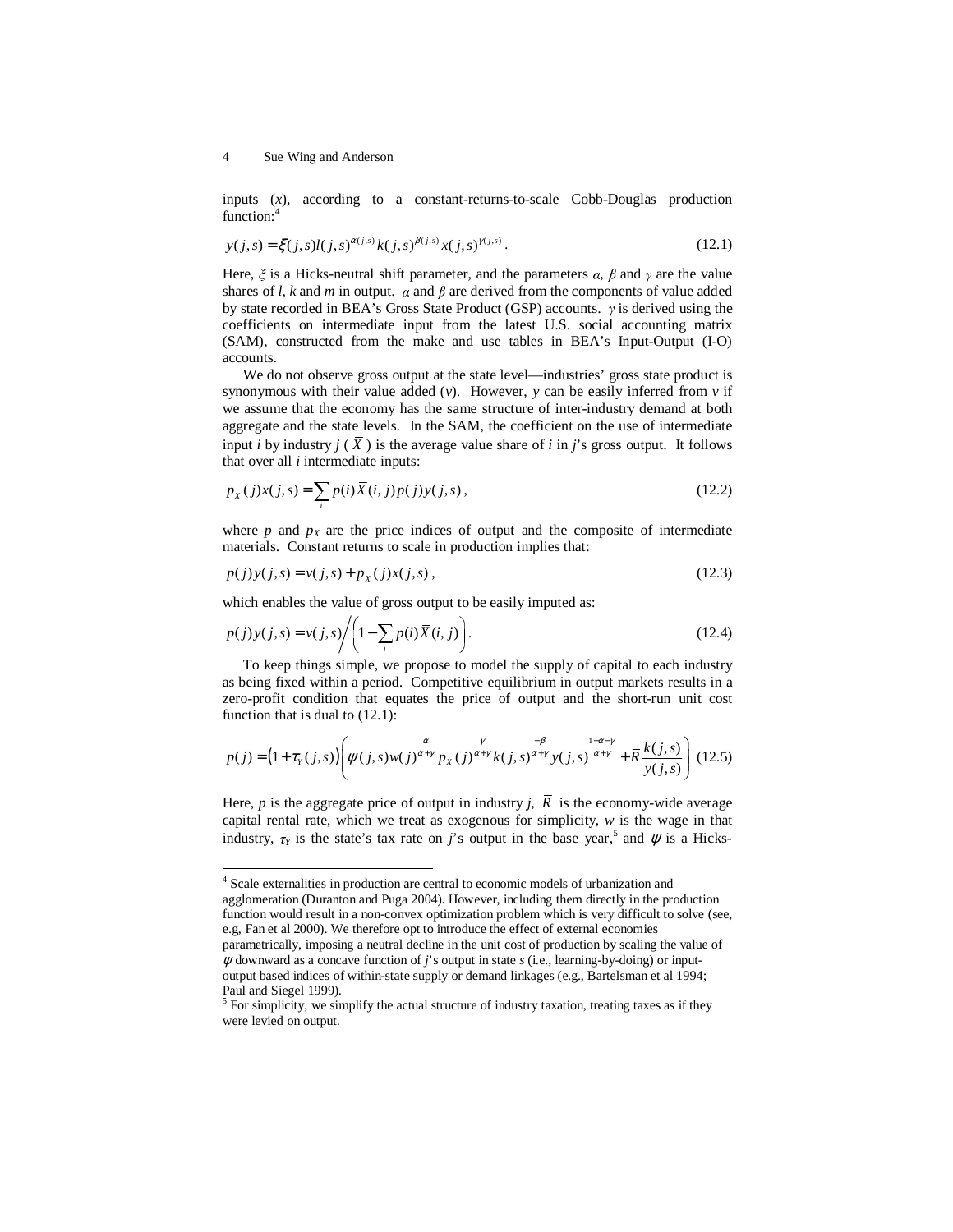neutral shift parameter whose initial value is calibrated to set the prices of all commodities to unity in the base year.<sup>6</sup> Simplifying (12.2) to (12.4) enables output in the base year to be calibrated, and permits the quantity and price of intermediate input to be modeled according to a Leontief specification, as follows:

$$
x(j,s) = \sum_{i} \overline{X}(i,j) y(j,s), \qquad (12.6)
$$

and

$$
p_X(j) = \sum_i p(i) \overline{X}(i, j) p(j) . \qquad (12.7)
$$

The initial condition for *w* is derived from statistics on employment and compensation by industry tabulated in BEA's Annual State Personal Income (ASPI) accounts. The capital rental rate is based on the average value of corporate bond yields. τ is easily derived from output and tax revenue tabulated in the GSP accounts. It is less straightforward to determine the initial stocks of capital. Following Garofalo and Yamarik (2002), we plan to use the historical data series on aggregate-level investment and depreciation by industry from the BEA's Fixed Assets (FA) accounts, allocate these values among the states in proportion to their shares in value added, and then cumulate the resulting state-level investment and depreciation schedules into stocks of capital using the perpetual inventory method.

We assume that industries face an aggregate demand for their output (YD) that is the sum of own- and other-industry intermediate uses, and final uses by consumers. Intermediate use is determined by the economy's input-output structure and industrial composition. Final use is modeled according to a downward-sloping demand curve that shifts outward with rising aggregate income (GDP):7

$$
Y_D(i) = \sum_j \overline{X}(i, j) \sum_s y(j, s) + \overline{\omega}(i) GDP / p(i), \qquad (12.8)
$$

where the parameter  $\bar{\omega}$  denotes good *i*'s share of total expenditure on final uses, derived from the SAM. Income balance is achieved by specifying two components to GDP, the sum across states of state-level value added (*V*) and aggregate tax revenue (*TAXREV*):

$$
GDP = \sum_{s} V(s) + TAXREV
$$
\n(12.9)

where

$$
V(s) = \sum_{j} v(j, s) = \sum_{j} \Big( w(j, s)l(j, s) + \overline{R}k(j, s) \Big),
$$
 (12.10)

and<sup>8</sup>

 6 This calibration trick is widely employed in CGE models (Ginsburgh and Keyzer 2000); Dawkins et al 2001).

 $7$  This formulation models final consumers as an aggregate representative agent with Cobb-Douglas preferences.

<sup>&</sup>lt;sup>8</sup> This assumes that tax revenue is recycled as income in a lump sum, a standard practice in CGE modeling.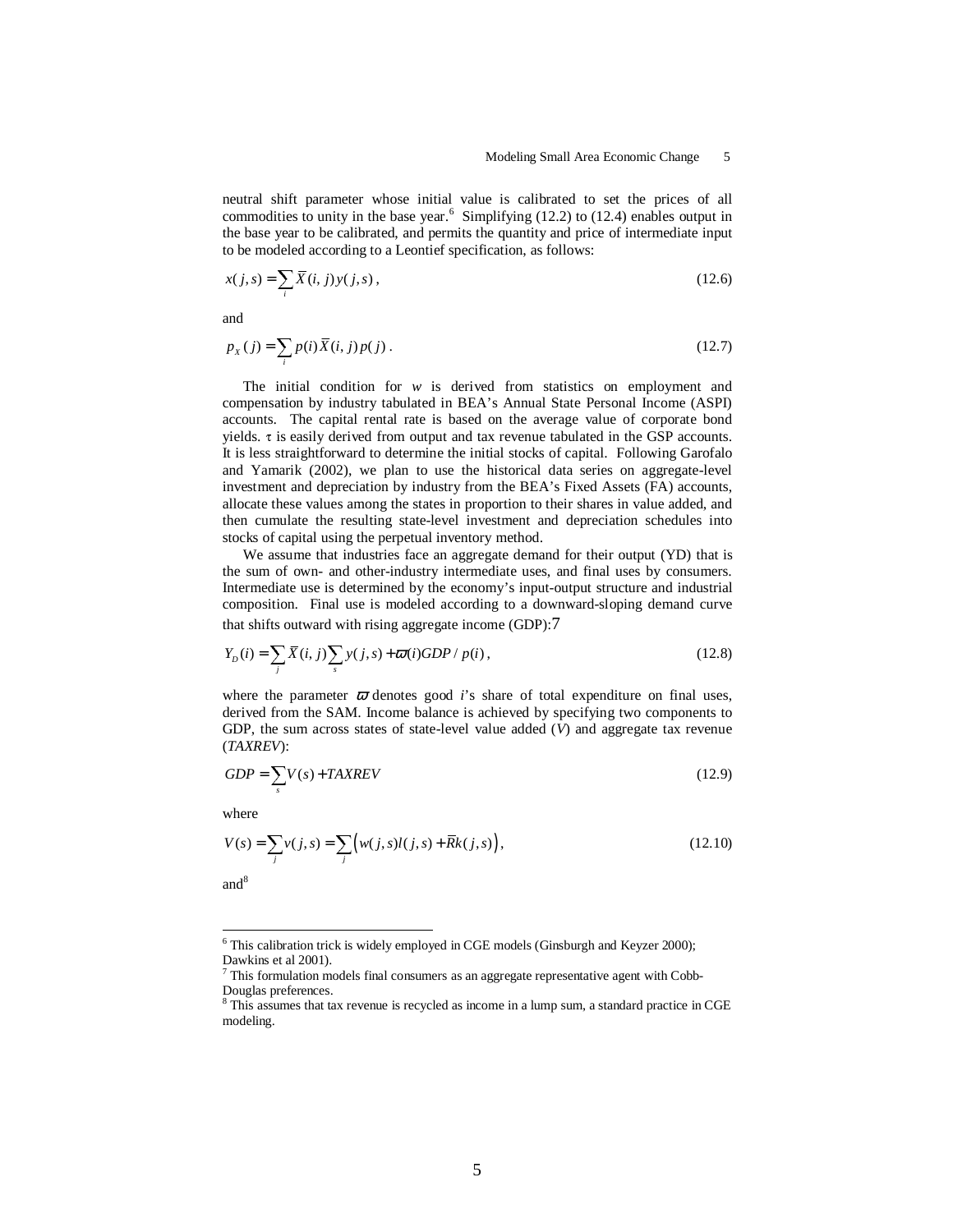$$
TAXREV = \sum_{j} \sum_{s} \tau_{\gamma}(j,s) P(j) y(j,s).
$$
\n(12.11)

Finally, market clearance for the  $i<sup>th</sup>$  good implies that aggregate demand equal aggregate supply:

$$
Y_D(j) = \sum_s y(j, s) \,. \tag{12.12}
$$

The within-period equilibrium is closed by defining the labor market at the state level. The demand for labor by industry and state is:

$$
l(j,s) = \frac{\alpha}{\alpha + \gamma} p(j) y(j,s) / w(j).
$$
\n(12.13)

Employment in each state is the sum of the labor demands by that state' industries:

$$
L(s) = \sum_{j} l(j, s) \,. \tag{12.14}
$$

This expression allows us to specify the average wage at the state level:

$$
W(s) = \sum_{j} w(j)l(j, s) / L(s),
$$
\n(12.15)

whose value is determined by the distribution of activity levels among industries therein. We propose to employ the simple model of state labor supply developed by Gallin (in press), which models the employment rate (*H*) in each state as a function of the average wage using a simple labor supply curve:

$$
H(s) = \chi(s)W(s)^{\eta},\tag{12.16}
$$

where the parameters  $\eta$  and  $\gamma$  denote the average elasticity of labor supply and the base-year employment rate, respectively. The former is usually taken to be around 0.3 in macroeconomic studies, while latter is tabulated in the BLS Local Area Unemployment Statistics. All that is left is to pin down state-level labor supplies, which we model as the product of the employment rate and the population (*N*), which we assume to be fixed in each period:

$$
L(s) = H(s)N(s) \tag{12.17}
$$

Equations (12.5) to (12.17) specify the core within-period sub-model. They may be collapsed into a square system of nonlinear simultaneous equations in six unknowns (primal variables *l*, *x* and *y*, and corresponding dual variables *w*, *PX* and *P*) which can be solved for the allocations of labor, intermediate input and output, and the supporting vectors of wages, composite intermediate input prices, and commodity prices that constitute a spatial price equilibrium.<sup>9</sup>

<sup>&</sup>lt;sup>9</sup> It is a straightforward task to specify and solve the model as a mixed complementarity problem (MCP—see Ferris and Pang 1997) in GAMS (Brooke et al 1998) with the MPSGE sub-system (Rutherford 1999). The only potential difficulty is the computational cost of finding a solution to a problem of this size (50 states  $\times$  20 industries  $\times$  6 equations). The authors will provide an operational proof-of-concept model upon request.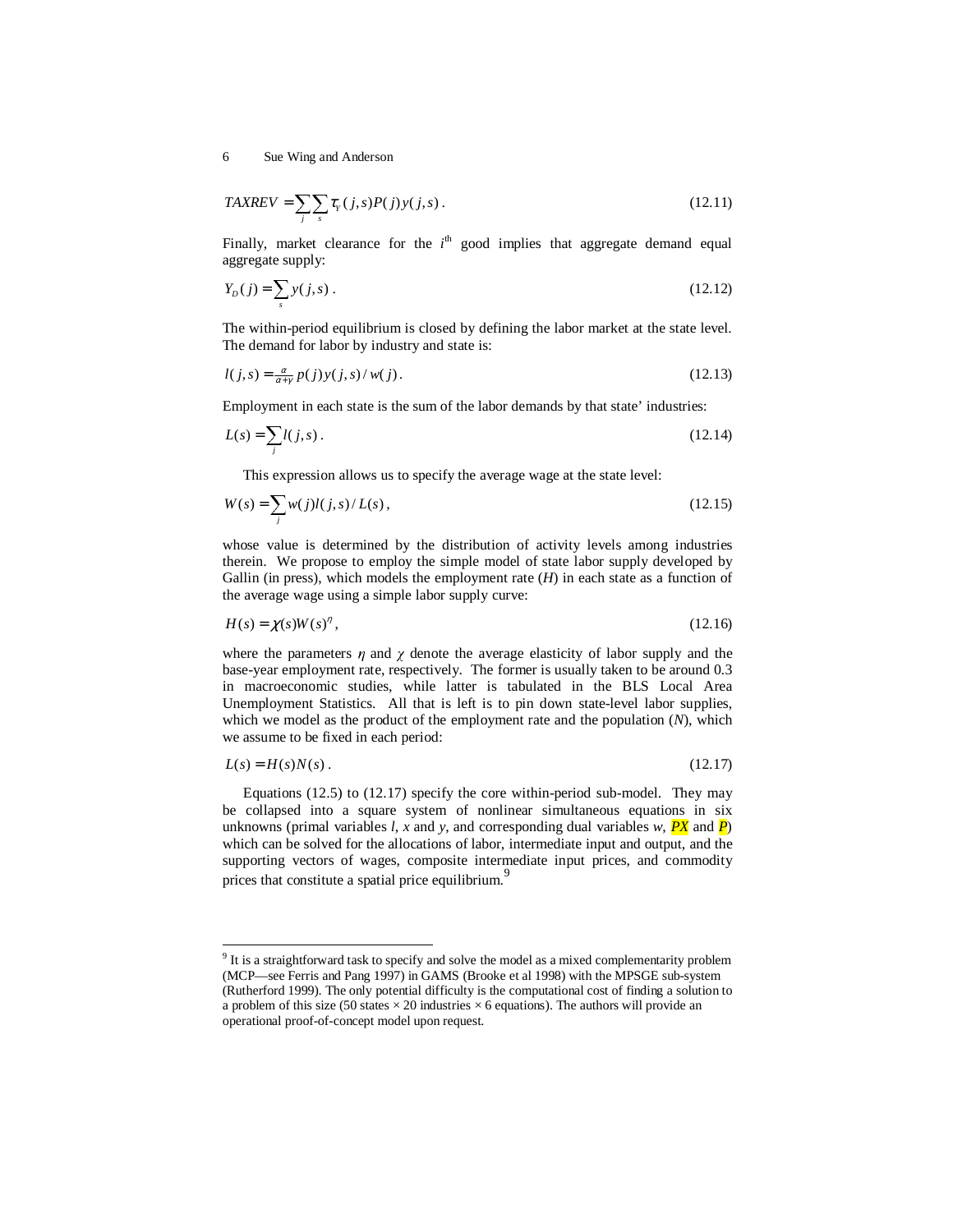### **12.2.2 The Dynamic Process of the Economy**

We now describe the model's dynamic process, which consists of the equations of motion of state-level industry capital stocks and population from one time-step to the next. By specifying the boundary conditions that close the within-period equilibrium problem outlined above, the dynamic problem determines the temporal evolution of the spatial pattern of production.

Our first challenge is to determine the geographic distributions of growth and decline in industries' capital stocks.<sup>10</sup> We employ a recursive-dynamic approach, which is simple, easily implemented, and allows us to bring to bear on the model's regional forecasts the vast empirical literature on industrial location (e.g., Coughlin *et al*. 1991; Friedman *et al*. 1992; Woodward 1992).

Letting the index *t* denote time periods, we propose to model capital accumulation in each industry within a state using the standard perpetual inventory equation:

$$
k(j, s, t+1) = inv(j, s, t) + \kappa(j)k(j, s, t),
$$
\n(12.18)

where *inv* is the quantity of investment and the parameter  $\kappa$  is the average per-period capital survival share in each industry, derived from BEA's Fixed Assets (FA) accounts. As a first cut, we plan to model investment simply as a fixed share  $(i)$  of output of the corresponding industry in each state:

$$
inv(j, s, t) = i(j)y(j, s, t).
$$
\n(12.19)

With (12.19) as a start, our second major task is to develop, numerically calibrate, and test the performance of a more realistic, empirically-based specification for the investment equation. Our preferred approach is the econometrically-calibrated investment accelerator model of Treyz *et al*. (1992) and Rickman *et al*. (1993). We propose to adapt this specification to work at the level of individual industries, focusing on two sets of influences on investment:

Those affecting its *level*—from the macroeconomic literature on capital age structure and turnover (e.g., Caballero *et al*. 1995; Doms and Dunne 1998; Cooper *et al*. 1999), and

Those affecting its *spatial distribution*—from the regional science literature on the effects of state taxes (e.g., Bartik 1985; Holmes 1998), location externalities (e.g., Head *et al.* 1995).<sup>1</sup>

The second challenge in characterizing the spatio-temporal evolution of economic activity is to specify the determinants of state-level population and labor supply, which depends upon both the growth and migration behavior of the population. Accordingly, we propose to model the evolution of the population in each state as a function of the net growth rate of state populations (*G*), and economic immigration (*MI*) and emigration (*ME*):

 $\overline{a}$ 

 $10$  These are driven by the industry-state pattern of investment in each period, which is the equilibrium outcome of industries that seek to maximize their returns to capital. Due to the difficulty of computing a solution to the true inter-temporal spatial investment allocation problem, which is highly dimensional, we adopt a simpler approach.

<sup>&</sup>lt;sup>11</sup> Note that if the technology parameter  $\psi$  in the unit cost function (12.5) declines with increasing output, the simple formulation of investment demand in eq. (12.19) will lead to progressive spatial agglomeration.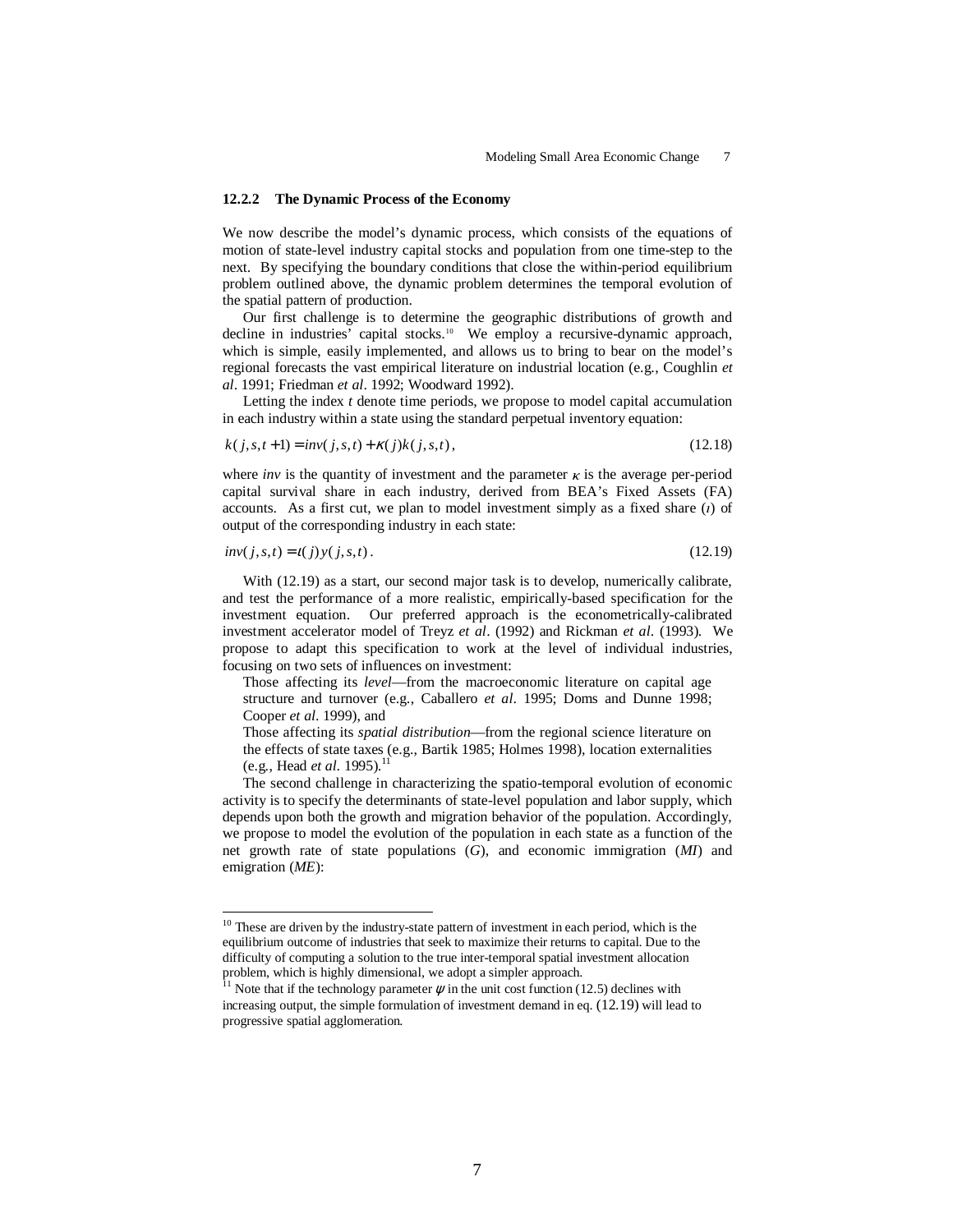$$
N(s,t+1) = N(s,t)\left(1+G(s,t)\right) + M^{t}(s,t) + M^{t}(s,t).
$$
\n(12.20)

Our third major research task is to estimate the terms on the right-hand side of (12.20). To keep things simple, we avoid explicit characterization of the demographic structure of either state populations or migrants. Instead, we propose to model state population growth using crude birth and death rates by state (*b* and *d*, respectively), which are assumed to follow exogenous trends:

$$
G(s,t) = B(s,t) + D(s,t) = b_0(s)e^{b_1(s)t} - d_0(s)e^{d_1(s)t}.
$$
\n(12.21)

Here, the parameters  $b_0$ ,  $b_1$ ,  $d_0$  and  $d_1$  are estimated on time series data from the National Center for Health Statistics. We also plan to estimate migration flows empirically, in the spirit of Greenwood *et al*. (1991) and Treyz *et al*. (1992). We specify gross immigration and emigration at the state level, as well as population redistribution within-state migration  $(M<sup>R</sup>)$ , as functions of states' populations, average population densities  $(\rho_N)$ , and their wage and employment rates:

$$
M^{\omega}(s,t) = \mu_0^{\omega}(s)\rho_N(s,t)^{\mu_1^{\omega}} N(s,t)^{\mu_2^{\omega}} H(s,t)^{\mu_3^{\omega}} W(s,t)^{\mu_4^{\omega}}, \quad \omega = \{I, E, R\},
$$
 (12.22)

in which  $\rho_N(s,t) = N(s,t)/A(s)$ , where *A* is the land area of state *s*, and  $\mu_0$ - $\mu_4$  are parameters estimated on data from the IRS migration database and BEA's Regional Economic Information System (REIS).

In developing equations for both investment and migration it is natural for tensions to arise between the theoretical correctness of candidate specifications and the consistency of the simulated spatial economy's behavior with our priors when these specifications are included in the model. A key test of the workability of specifications as we implement them is therefore whether the simulated evolution of the geography of production and population is consistent with historical trends (e.g., Kim 1995; Black and Henderson 1999; Holmes and Stevens 2004) or official forecasts (e.g., the Census Bureau's state population projections—Campbell 1996).

### **12.2.3 Disaggregating Economic Activity and Population to the County Level**

Our next step is to project the spatial pattern of industry output, population and the demand for transportation at this county scale. This is a process of down-scaling the spatio-temporal evolution of the economic and demographic variables solved for above from the state level to individual counties. We propose to do this via a simple two-step procedure. First, estimating empirical relationships that govern the geographic distribution of output, growth of population and housing stocks, and land use change, and then simulating the resulting set of behavioral equations as a system to solve for the equilibrium spatial distribution of economic activity, population and land use in future periods.

This procedure is the lynchpin of our framework, as it nests fifty county-level spatial allocation problems within the state-level spatial allocation problem outlined above using the solution for the latter problem as the boundary condition for each of the former ones.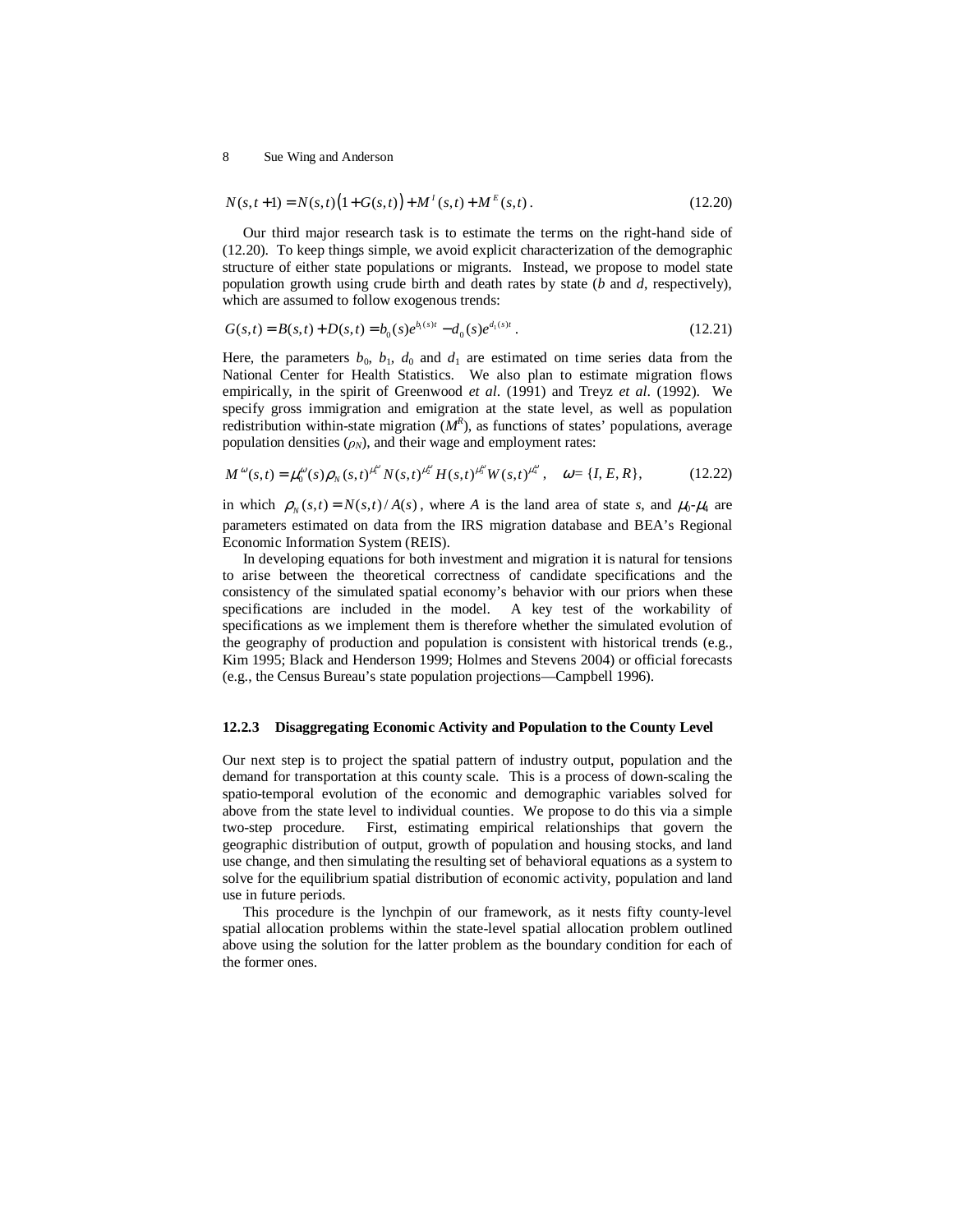### **12.2.4 Spatially Disaggregating Output**

Our first challenge is to distribute output by industry down to the level of individual counties. Employment and compensation are the only variables for which there is comprehensive industry-by-industry coverage at this scale. Accordingly, we begin with labor input. For industry *j* in state *s*, labor demand  $(\tilde{l})$  and total employment  $(L)$  in each of that state's constituent counties  $c{s}$  are given by the analogues of equations (12.13) and (12.14):

$$
\tilde{l}(j,c\{s\}) = \frac{\alpha}{\alpha + \gamma} p(j)\tilde{y}(j,c\{s\}) / w(j)
$$
\n(12.23)

and

 $\overline{a}$ 

$$
\tilde{L}(c\{s\}) = \sum_{j} \tilde{l}(j, c\{s\}),\tag{12.24}
$$

where  $\tilde{y}$  denotes  $\tilde{y}$ 's level of activity in county  $c$ . Similarly, the average wage at the county level  $(\tilde{W})$  is given by the analogue of equation (12.15):

$$
\tilde{W}(c\{s\}) = \sum_{j} w(j)\tilde{l}(j, c\{s\}) / \tilde{L}(c\{s\}).
$$
\n(12.25)

In the base year,  $\tilde{l}$  is easily calculated from the Census Bureau's County Business Patterns (CBP) and the ASPI accounts, enabling the initial conditions for  $\tilde{y}$  and  $\tilde{W}$  to be computed directly from equations (12.23) to (12.25). At subsequent time-steps,  $\tilde{y}$ is determined by distributing the equilibrium level of production of industry *j* in state *s* found by the state model among counties, enabling (12.23) to (12.25) to be used to calculate  $\tilde{l}$  and  $\tilde{W}$ . Following the Figueiredo *et al.* (2002) empirical model of manufacturing plant births at the county level, we propose an apportionment procedure that utilizes a logistic sharing rule:

$$
\tilde{y}(j,c\{s\},t) = y(j,s,t)e^{\tilde{\sigma}(j,c\{s\},t)} / \sum_{c\{s\}} e^{\tilde{\sigma}(j,c\{s\},t)}.
$$
\n(12.26)

which represents industry *j*'s propensity to locate its production in a given county, depends on several county-level variables: average population density  $(\tilde{\rho}_N)$ , total

population ( $\tilde{N}$ ), the average wage, and lagged output (a proxy for local agglomeration externalities):

$$
\tilde{\sigma}(j,c\{s\},t) = \sigma \langle \tilde{\rho}_N(c\{s\},t), \tilde{N}(c\{s\},t), \tilde{W}(c\{s\},t), \tilde{y}(j,c\{s\},t-1) \rangle. \tag{12.27}
$$

Our fourth major research task is to specify a functional form for  $\sigma$  and econometrically estimate (12.26) and (12.27) using data from the REIS.<sup>12</sup>

<sup>&</sup>lt;sup>12</sup> Recent studies (Henderson 1996; Becker and Henderson 2000; Greenstone 2002) have identified non-attainment of the NAAQS as a large significant influence on industrial location at the county level. While we do not propose to include this feedback in our simulation, we note that it can easily be introduced once a baseline projection of the spatial pattern of emissions is run though an air quality model to give county-level air pollutant concentrations.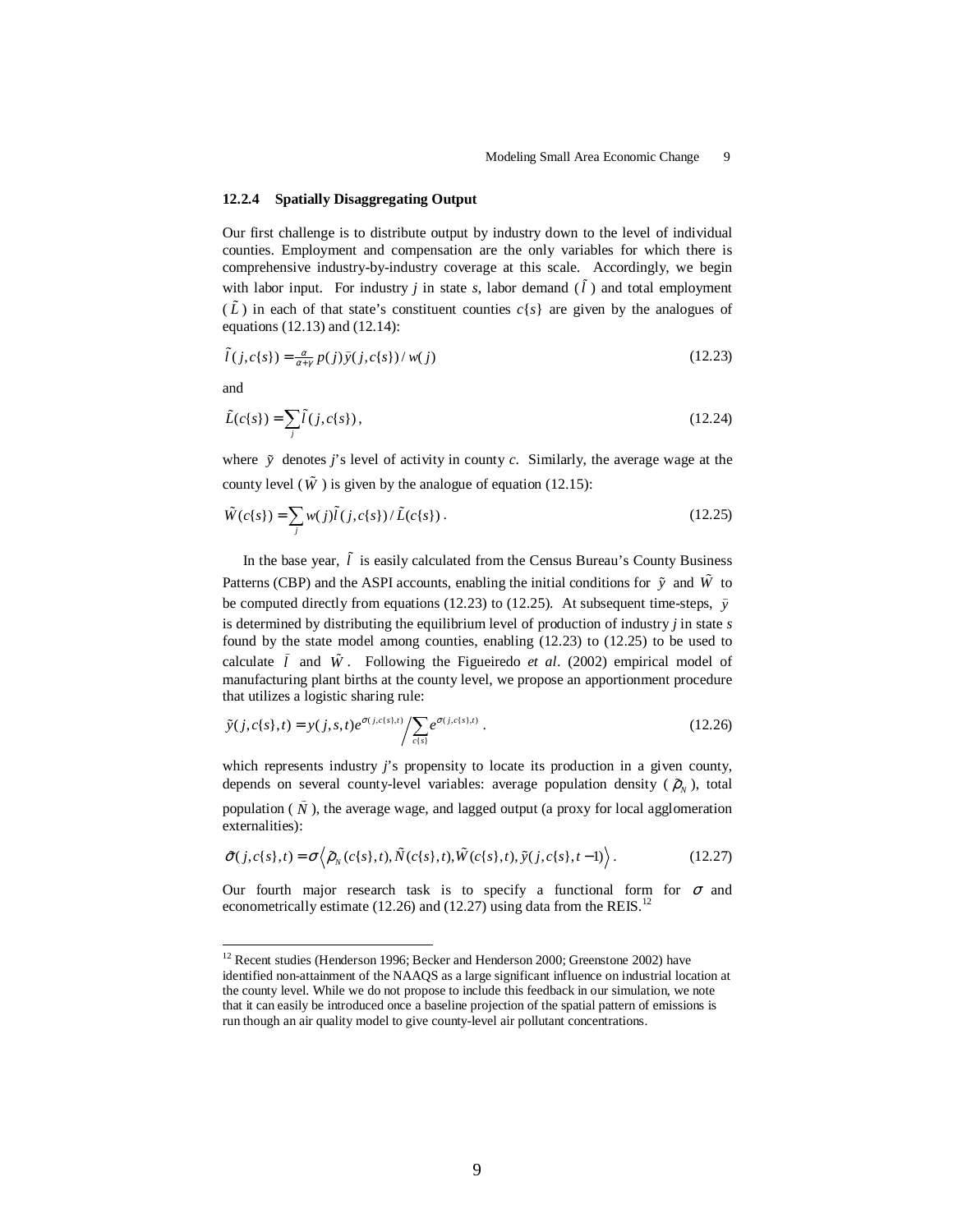### **12.2.5 Spatially Distributing Population**

The second challenge is to distribute migration flows calculated in the state model. This enables industrial location in future periods to be simulated by pinning down the level and density of population that affect the right-hand side of (12.27). Census Bureau data give an initial condition for population at the county level  $(N)$  in the base year. We propose to model the evolution of  $\tilde{N}$  in a manner analogous to equation (12.21), where at subsequent time-steps it depends on both population growth (determined by the parent state's birth and death rates in (12.21), and gross immigration ( $\tilde{M}^I$ ) and emigration ( $\tilde{M}^E$ ) for that county in the preceding period:

$$
\tilde{N}(c\{s\},t) = \tilde{N}(c\{s\},t-1)\left(1+G(s,t-1)\right) + \tilde{M}^{t}(c\{s\},t-1) - \tilde{M}^{E}(c\{s\},t-1).
$$
 (12.28)

County-level migration must sum to the state-level total calculated in (12.22), which is ensured by modeling migration flows according to the logistic sharing rule:

$$
\tilde{M}^{\omega}(c\{s\},t) = \left(M^{\omega}(s,t) + M^{R}(s,t)\right)e^{\tilde{\mu}^{\omega}(c\{s\},t)} / \sum_{c\{s\}} e^{\tilde{\mu}^{\omega}(c\{s\},t)}, \qquad \omega = \{I, E\},\tag{12.29}
$$

where the propensity to immigrate or emigrate ( $\tilde{\mu}$ ) at the county level mimics equation (12.22):

$$
\tilde{\mu}^{\omega}(c\{s\},t) = \tilde{\mu}_0^{\omega}(c\{s\})\tilde{\rho}_N(c\{s\},t)^{\tilde{\mu}_1^{\omega}}\tilde{N}(c\{s\},t)^{\tilde{\mu}_2^{\omega}}\tilde{H}(c\{s\},t)^{\tilde{\mu}_3^{\omega}}\tilde{W}(c\{s\},t)^{\tilde{\mu}_4^{\omega}}\tilde{O}(c\{s\},t)^{\tilde{\mu}_5^{\omega}}.
$$
 (12.30)

In this expression, the county employment rate is given by the analogue of (12.17):

$$
\tilde{L}(c\{s\}) = \tilde{H}(c\{s\})\tilde{N}(c\{s\}),\tag{12.31}
$$

 $\tilde{\rho}_{\scriptscriptstyle N}$  is the population density for a county with land area  $\tilde{A}$  :  $\tilde{\rho}_N(c\{s\},t) = \tilde{N}(c\{s\},t) / \tilde{A}(c\{s\})$ ,

and  $\tilde{O}$ is the occupancy rate of housing units  $(\tilde{U})$ ) in  $c: \tilde{O}(c\{s\},t) = \tilde{N}(c\{s\},t)/\tilde{U}(c\{s\})$ . Our fifth major research task is to estimate (12.29) and (12.30) using data from the IRS migration database and the REIS to recover values for the parameters  $\tilde{\mu}_0$  -  $\tilde{\mu}_5$ .

### **12.2.6 The Spatial Pattern of Housing and Land Use**

Our third challenge is to model the process by which growth of population and income generates demand for both new housing and the conversion of land from agricultural to residential, commercial and industrial uses. Specifying this process enables us to simulate future population growth by determining the effect of  $\tilde{U}$  on occupancy in (12.30).  $\tilde{U}$  is given initially by CBP data for the base year. Over time it responds to the demand-side forces of population, occupancy and income (proxied for by the average wage), and to the supply-side forces of spatial constraints on new builds (proxied for by the average unit density,  $\tilde{\rho}_U : \tilde{\rho}_U(c\{s\},t) = \tilde{U}(c\{s\},t) / \tilde{A}(c\{s\})$ ), and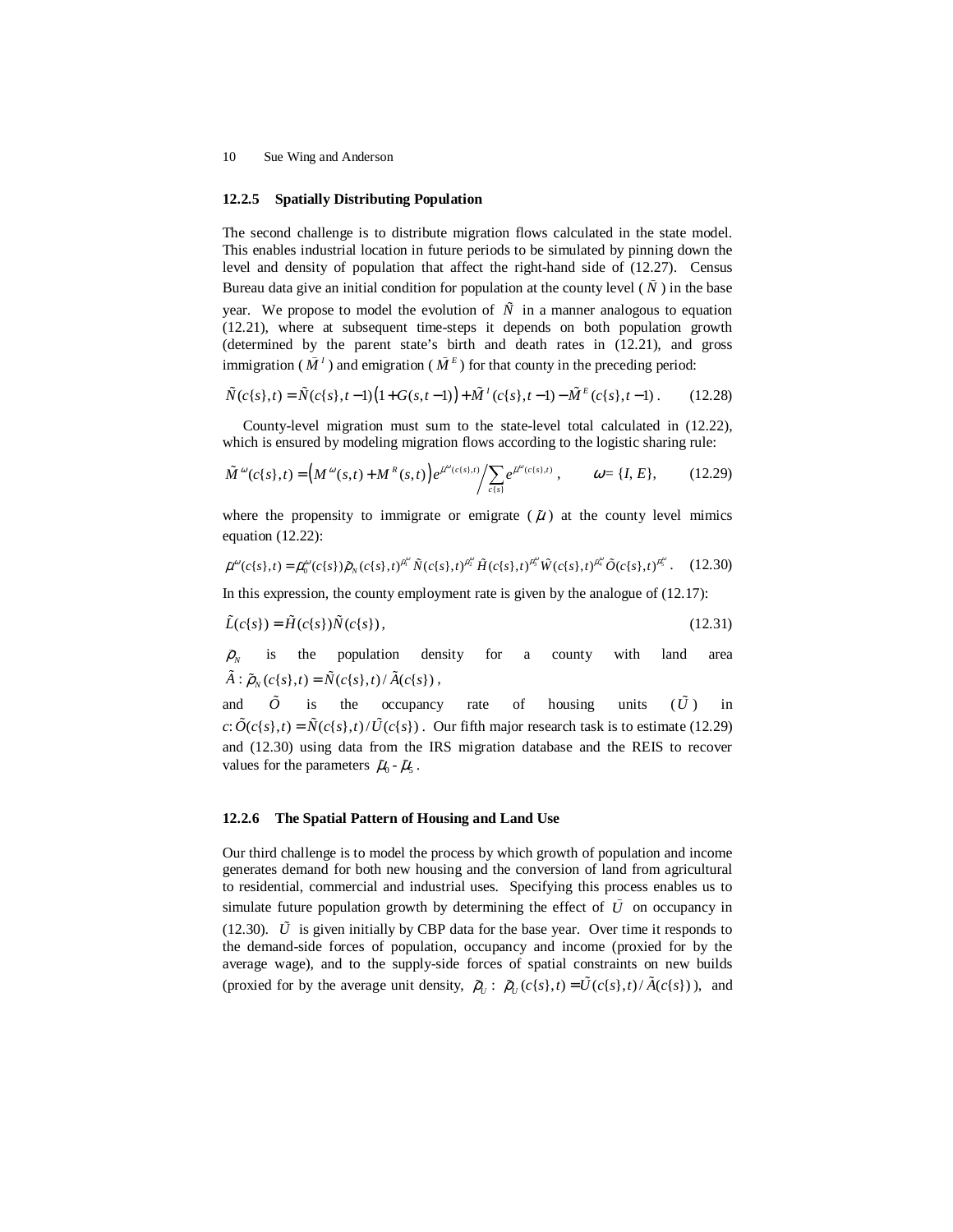the availability of land that is "potentially convertible" to residential use ( $\tilde{A}_{pc}$ , proxied for by the acreage under agriculture), according to a function  $v$ :

$$
\tilde{U}(c\{s\},t) = \tilde{U}(c\{s\},t-1) \n+ v \langle \tilde{\rho}_U(c\{s\},t-1), \tilde{A}_{PC}(c\{s\},t-1), \tilde{N}(c\{s\},t-1), \tilde{W}(c\{s\},t-1), \tilde{O}(c\{s\},t-1) \rangle
$$
\n(12.32)

Our sixth major research task is to specify and estimate a reduced-form empirical model for *v*.

To simulate future values of  $\tilde{U}$  we need to determine  $\tilde{A}_{PC}$  in (12.32), which requires us to model land use change. We do this simply by treating each county's total land area as comprising areas that are under residential, industrial and commercial uses ( $\tilde{A}_{ICR}$ ), areas that are potentially convertible ( $\tilde{A}_{PC}$ ) and areas that are "non-convertible" ( $\tilde{A}_{NC}$ , e.g. unusable, wilderness or otherwise protected areas, which we assume to be constant):

$$
\tilde{A}(c\{s\}) = \tilde{A}_{\text{ICR}}(c\{s\},t) + \tilde{A}_{\text{PC}}(c\{s\},t) + \tilde{A}_{\text{NC}}(c\{s\}).
$$
\n(12.33)

Urban sprawl is the progressive conversion of agricultural land to industrial, commercial and residential land at the county level (i.e., growth of  $\tilde{A}_{ICR}$  at the expense of  $\tilde{A}_{pc}$ ). The initial conditions for  $\tilde{A}_{ICR}$  and  $\tilde{A}_{pc}$  are calculated from CBP and Census of Agriculture data.<sup>13</sup> As in (12.32),  $\tilde{A}_{ICR}$  responds to the demand-side forces of population, income and housing unit density, and to availability of potentiallyconvertible land on the supply side, according to a function ζ:

$$
\tilde{A}_{ICR}(c\{s\},t) = \tilde{A}_{ICR}(c\{s\},t-1) \n+ \zeta \langle \tilde{\rho}_U(c\{s\},t-1), \tilde{N}(c\{s\},t-1), \tilde{W}(c\{s\},t-1), \tilde{O}(c\{s\},t-1), \tilde{A}_{PC}(c\{s\},t-1) \rangle
$$
\n(12.34)

Our seventh major research task is to specify and estimate a reduced-form empirical model for ζ. This will enable urban growth management policies to be simulated via mandated reductions in  $\tilde{A}_{PC}$  that attenuate the growth of  $\tilde{A}_{ICR}$ . The variables  $\tilde{U}$  and  $\tilde{O}$  then act as channels through which such policies exert feedback effects on migration and, ultimately, industrial location.

#### **12.2.7 Spatial Equilibrium at the County Level**

 $\overline{a}$ 

Estimation of equations  $(12.27)$ ,  $(12.30)$ ,  $(12.32)$  and  $(12.34)$  yields numerical expressions which can be used to simulate the county-level distribution of economic activity, population and land use. The variables that determine the levels of these indicators within each county are for the most part endogenous to the sub-state spatial

<sup>&</sup>lt;sup>13</sup> The Census of Agriculture is the only data source we could find on land use by area at the county level.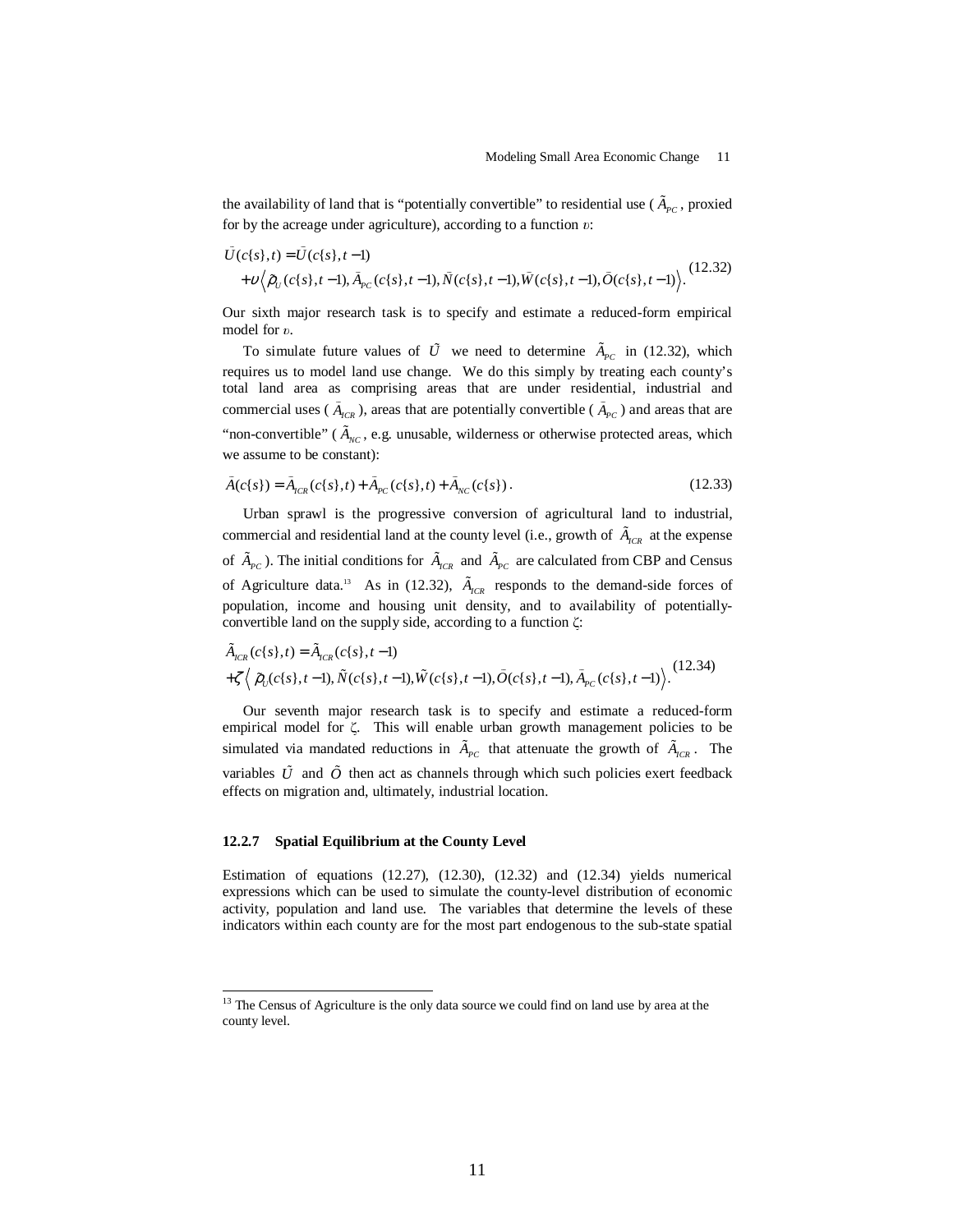

pattern of growth.<sup>14</sup> We must therefore solve the system of equations (12.23) through  $(12.34)$  for the equilibrium allocation of industries and population.<sup>15</sup>

**Fig. 12.1** Schematic of the Social Accounting Matrix

### **12.3 Preliminary Calibration Efforts**

We calibrate the model on a set of social accounting matrices (SAM) for the U.S. states. The SAM that we use, shown schematically in figure 12.1, comprises an  $N \times N$ matrix  $\bar{\mathbf{X}}$  of inter-industry transactions, an  $F \times N$  matrix  $\bar{\mathbf{V}}$  of value-added activities, an  $N \times D$  matrix  $\overline{G}$  of final demands, and a  $T \times N$  matrix  $\overline{Z}$  of revenue flows due to tax and subsidy distortions. The indices  $i, j = \{1, ..., N\}$  denote the set of industry sectors,  $f = \{1, ..., F\}$  denotes the set of primary factors (labor and capital),  $d = \{1, ..., F\}$ 

 $\overline{a}$ 

<sup>&</sup>lt;sup>14</sup> In particular, at each future time-step  $\tilde{y}$  depends on  $\tilde{W}$  by (12.26), but  $\tilde{W}$  depends on  $\tilde{l}$ , and, ultimately,  $\tilde{y}$  by (12.23)-(12.25), implying that  $\tilde{y}$  is a function of its own level.

Furthermore,  $\tilde{y}$  also depends on  $\tilde{N}$ , which by (12.28)-(12.30) is in turn a function of both its

own level in addition to  $\tilde{W}$  —and therefore  $\tilde{y}$  , as well.

<sup>&</sup>lt;sup>15</sup> It is a straightforward task to specify and solve such an equilibrium problem in GAMS as a nonlinear program (NLP) with a dummy objective. The only potential difficulty may be solution problems caused by the global properties of the logistic functions in eqs. (12.26) and (12.29) (Perroni and Rutherford 1998), but this seems unlikely.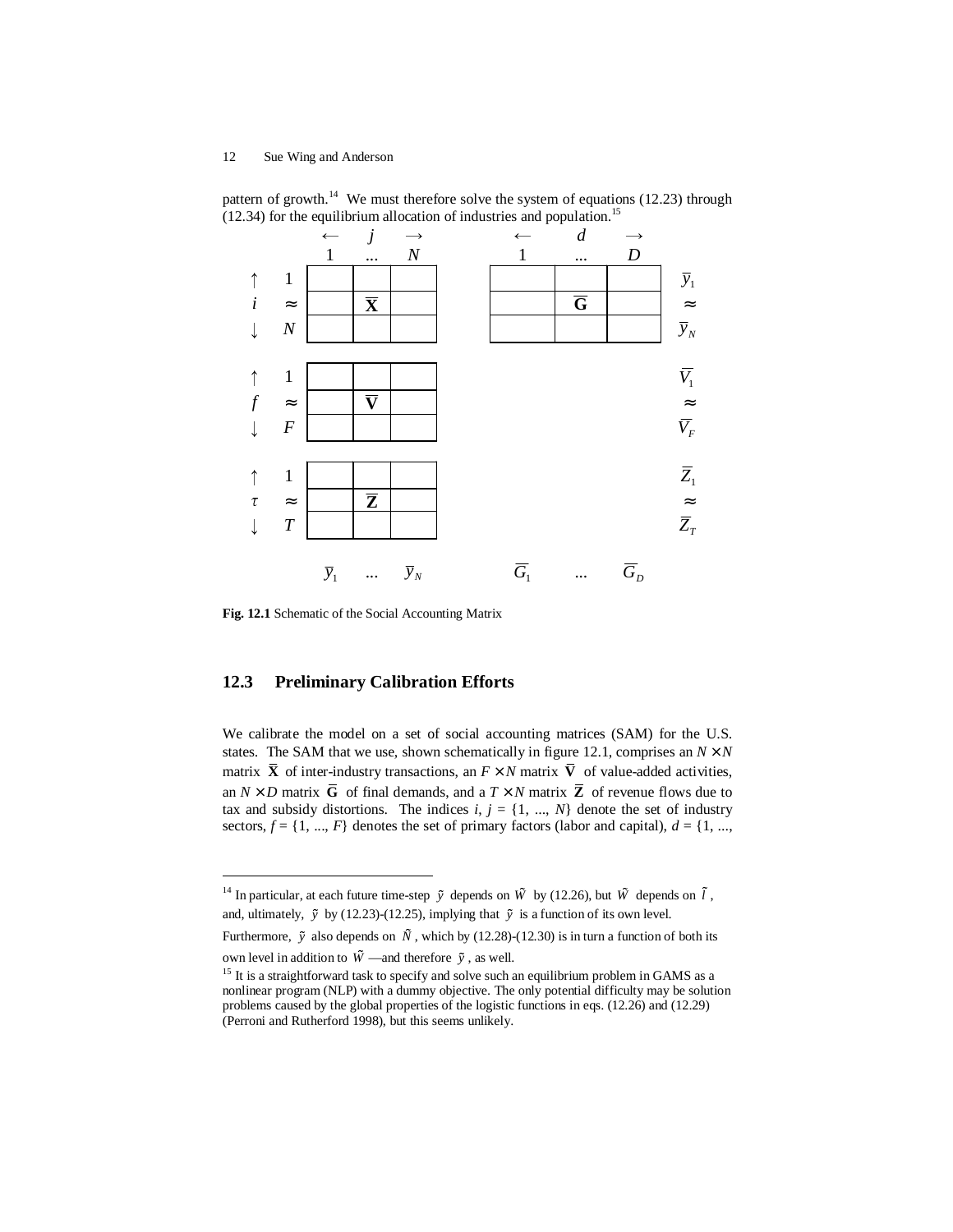*D*} denotes the set of final demands (e.g. consumption, investment, government, and net exports), and  $\tau = \{1, ..., T\}$  denotes the set of distortions.

Official data on state-level SAMs are not published. Traditionally, a SAM must be created for each individual state or region using regional multiplier techniques. However, since our goal is to develop a regional economic model that both explicitly represents state-level detail on the supply side and is consistent with macroeconomic linkages at the aggregate level, we employ a different approach to data development.

The procedure that we use starts by creating a national SAM for the U.S. in the format of figure 12.1, and then disaggregating it into s state-level SAMs. Each of these replicates the structure of the national table (the sub-matrices  $\bar{\mathbf{X}}$ ,  $\bar{\mathbf{V}}$ ,  $\bar{\mathbf{G}}$  and  $\bar{\mathbf{Z}}$ ) through corresponding state-level sub-matrices  $\bar{\mathbf{X}}^s$ ,  $\bar{\mathbf{V}}^s$ ,  $\bar{\mathbf{G}}^s$  and  $\bar{\mathbf{Z}}^s$ . We use two datasets to perform the disaggregation. The first is 1999 input-output data published by the Bureau of Economic Analysis (BEA), which is used to develop a year 2000 national social accounting matrix (SAM) for the U.S. <sup>16</sup> The second is year 2000 data on gross state product by industry (GSP) and its constituent components, and annual state personal income (SPI), also from BEA. These data are used to derive each state's share of national value-added and final use according to its fractions of the total across all states of GSP and SPI, respectively.

The components of GSP that are tabulated in the data are labor, property-type income (i.e., a proxy for capital input) and indirect business taxes. Thus, letting the index comp denote these components and GSPC denote their individual contributions to GSP, we have for state s:

$$
GSP(s) = \sum_{comp} GSPC(comp, s) ,
$$
\n(12.35)

where *comp* =  $\{f, \tau\}$ . This notation proves useful in formally describing our disaggregation procedure, to which we now turn.

In keeping with our assumption of a Leontief structure of inter-industry demands, we assume that the relationship between the intermediate inputs to a given industry and its value-added is the one given in the national SAM, and does not depend on state

location. Therefore, the values of the column elements of the input-output matrix  $\bar{\mathbf{X}}^s$ at the state level are determined by the GSP of the corresponding industries, which implies that the national input-output table can be disaggregated according the shares of each state in each industry column:

$$
\overline{x}^{s}(i, j, s) = \overline{x}(i, j) \frac{GSP(j, s)}{\sum_{s} GSP(j, s)}.
$$
\n(12.36)

Although the structure of intermediate demand is fixed, the substitutability of labor for capital implies that the relative intensities of use of these inputs in a given industry

 $\overline{a}$ 

<sup>&</sup>lt;sup>16</sup> The SAM is constructed from the BEA's 92-sector "Make of Commodities by Industries" and "Use of Commodities by Industries" tables for 1999 using the industry technology assumption. Its components of value added are disaggregated using data on industries' shares of labor, capital, taxes and subsidies in GDP published by BEA. The resulting benchmark flow table is aggregated up to three sectoral groupings (primary industries, manufacturing and services), scaled to approximate the U.S. economy in the year 2000 using the growth rate of real GDP from 1999-2000 (3.75 percent), and deflated to year 2000 dollars using the GDP deflator from the NIPAs.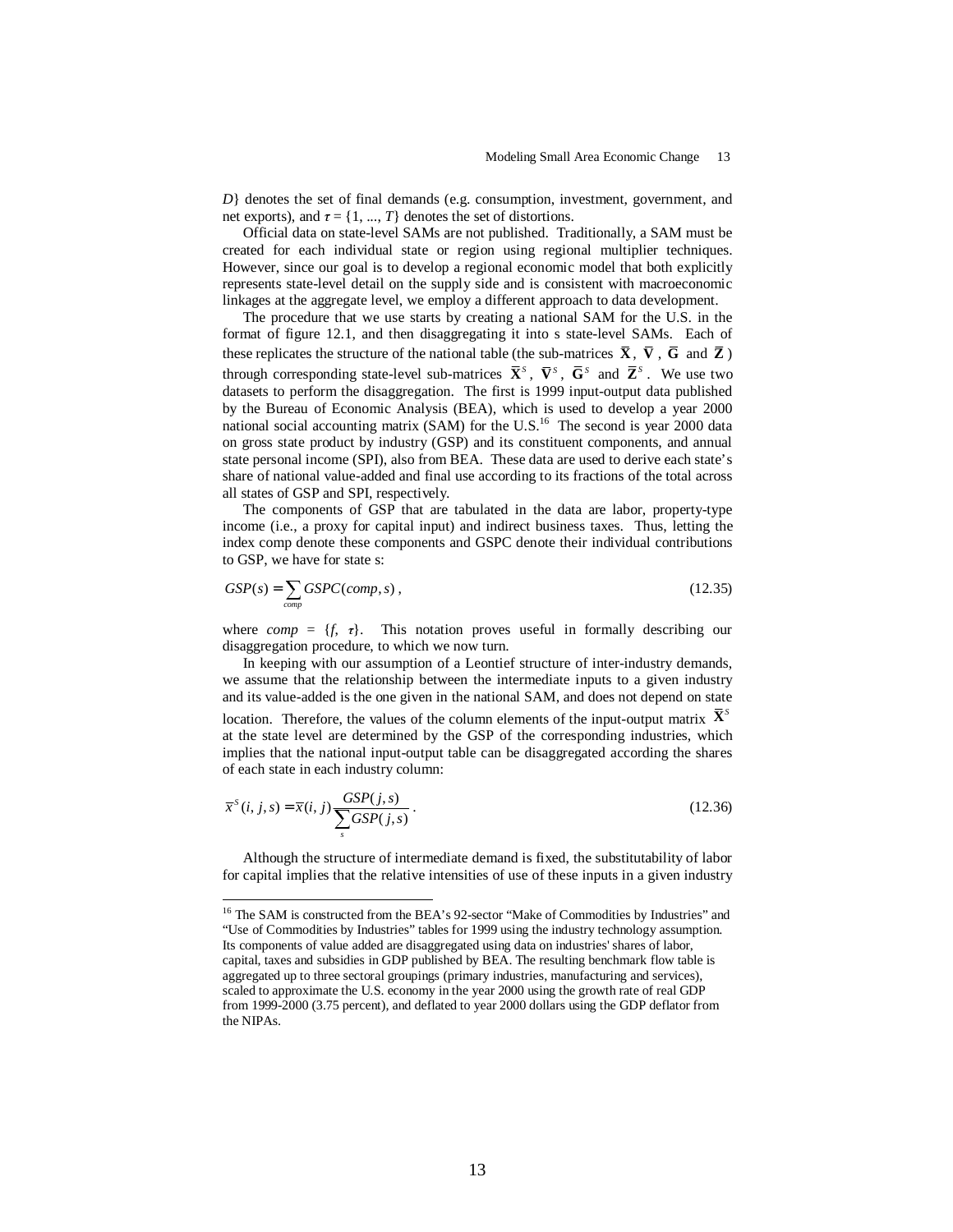$\overline{a}$ 

may differ across states, a fact which is borne out by actual data on the components of GSP. The values of elements of  $\overline{V}^s$  are thus imputed by separately apportioning among states each individual component of value added in each industry, according to the fraction of each state's contribution to that component of GSP in that industry:

$$
\overline{v}^{S}(f, j, s) = \overline{v}(f, j) \frac{GSPC(f, j, s)}{\sum_{s} GSPC(f, j, s)}.
$$
\n(12.37)

Since taxes and subsidies also differ by state, we use the same procedure to impute values for the elements of  $\overline{Z}^s$ :

$$
\overline{z}^{s}(\tau, j, s) = \overline{z}(\tau, j) \frac{GSPC(\tau, j, s)}{\sum_{s} GSPC(\tau, j, s)}.
$$
\n(12.38)

Finally, we make the simplifying assumption that the structure of state-level final demands reflects the pattern in the national SAM, and that the elements of  $\overline{G}^s$  depend not on location but on states' incomes. We therefore used the simple procedure of disaggregating the aggregate final use matrix based on states' shares of total income:

$$
\overline{g}^{s}(i,d,s) = \overline{g}(i,d) \frac{SPI(s)}{\sum_{s} SPI(s)}.
$$
\n(12.39)

The results of this procedure are shown in figure 12.2, which illustrates the disaggregation of a three-sector U.S. national SAM into four SAMs that correspond to the Census regions. It is interesting to note that using the assumptions of (12.39), the row and column totals for each industry do not balance at the state level, but do at the national level. Given that the key assumption of our spatial equilibrium framework is that the law of one price holds for each commodity across all states, the difference between the row and column totals in a state's SAM indicates the magnitude of its net commodity trade flows. This information, along with interstate distances and data from the Department of Transportation's commodity flow survey, may be used to develop detailed state-to-state trade matrices, which can be used to elaborate the simple final demand system in (12.13). (See Appendix, equations A3 and A4.)

With these disaggregate data in hand, it is a simple matter to calibrate the spatial equilibrium model. We use the standard CGE calibration technique of setting all prices to unity and solving for the values of the technical coefficients that replicate the benchmark dataset.<sup>17</sup> The computational model is formulated and solved using the MPSGE subsystem (Rutherford, 1995, 1999) for GAMS numerical simulation language (Brooke et al., 1999), reproducing the benchmark equilibrium with a residual of  $10^{-6}$  (i.e., 10,000 dollars).<sup>18</sup>

<sup>&</sup>lt;sup>17</sup> Sue Wing (in preparation) provides the details. Also see the illustrations of CGE calibration in Mansur and Whalley (1983) and Kehoe (1988). Dawkins et al (2001) provides an comprehensive comparison of different approaches.

<sup>&</sup>lt;sup>18</sup> The software automatically calibrates the technical coefficients of the excess demand functions, formulates the general equilibrium problem as square system of nonlinear equations, and solves this system as a mixed complementarity problem using the PATH solver (Dirkse and Ferris, 1995).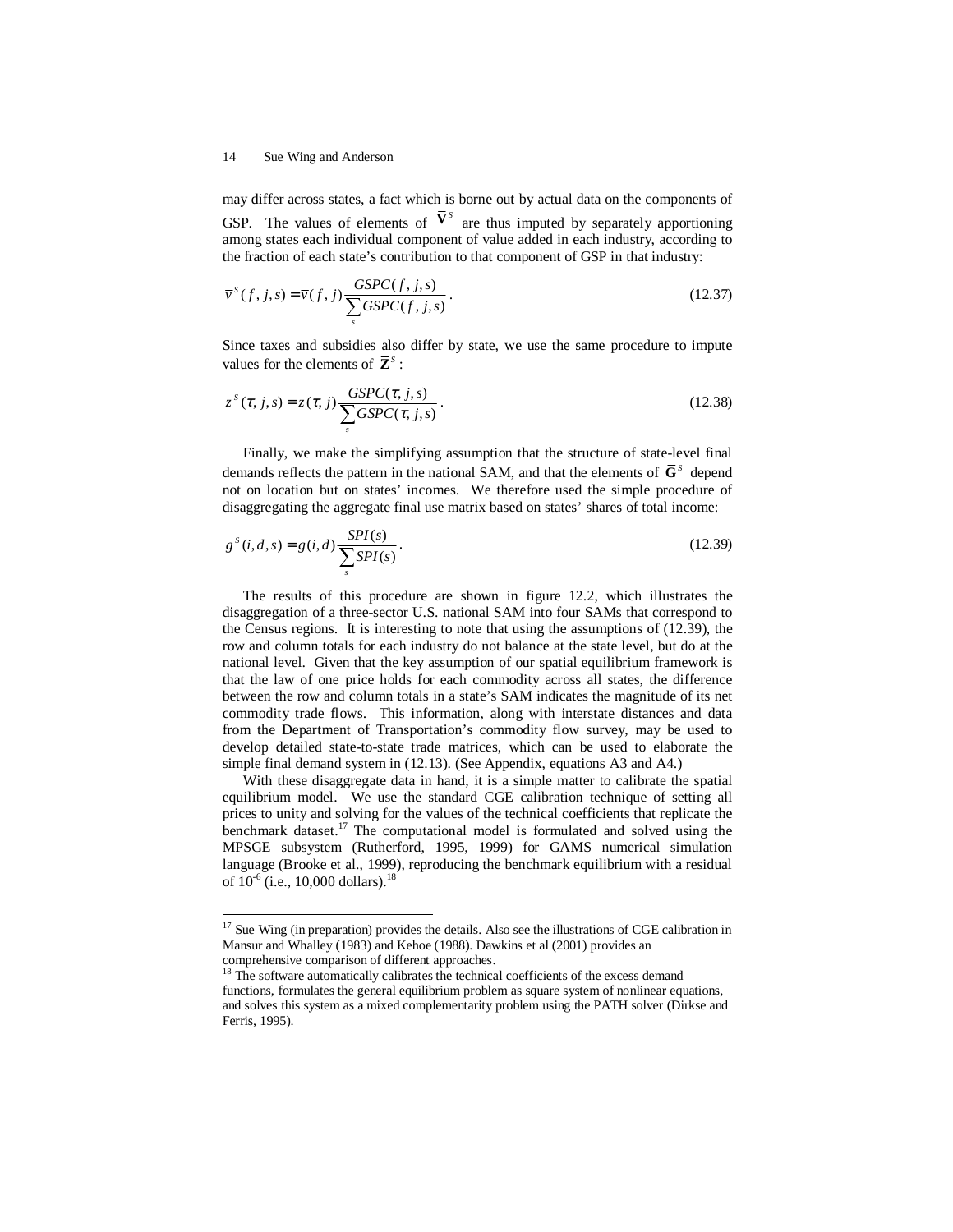#### Modeling Small Area Economic Change 15

|                      | <b>Northeast</b>                                         |            |                                             |                          |        |              |                 |         | South  |        |        |
|----------------------|----------------------------------------------------------|------------|---------------------------------------------|--------------------------|--------|--------------|-----------------|---------|--------|--------|--------|
|                      | $\mathbf P$                                              | M          | S                                           | U                        |        |              | P               | M       | S      | U      |        |
| P                    | 1.09                                                     | 7.46       | 4.61                                        | 19.14                    | 32.30  | $\mathbf{P}$ | 5.69            | 14.70   | 6.56   | 28.24  | 55.19  |
| M                    | 6.67                                                     | 29.00      | 15.17                                       | 43.00                    | 93.83  | M            | 14.95           | 47.35   | 21.92  | 63.44  | 147.67 |
| S                    | 5.28                                                     | 15.79      | 64.65                                       | 154.80                   | 240.53 | S            | 14.59           | 26.00   | 93.03  | 228.42 | 362.05 |
|                      |                                                          |            |                                             |                          |        |              |                 |         |        |        |        |
| L                    | 6.52                                                     | 21.22      | 103.19                                      |                          | 130.93 | L            | 13.59           | 30.42   | 148.15 |        | 192.15 |
| K                    | 4.01                                                     | 11.36      | 58.95                                       |                          | 74.32  | K            | 10.79           | 22.26   | 80.16  |        | 113.21 |
| T                    | 0.09                                                     | 1.90       | 6.79                                        |                          | 8.79   | <b>T</b>     | 0.40            | 4.35    | 10.48  |        | 15.22  |
|                      | 23.66                                                    | 86.73      | 253.37                                      | 216.93                   | 580.69 |              | 60.02           | 145.07  | 360.29 | 320.10 | 885.49 |
|                      |                                                          |            | <b>Midwest</b>                              |                          |        |              |                 |         | West   |        |        |
|                      | ${\bf P}$                                                | M          | S                                           | U                        |        |              | $\mathbf P$     | M       | S      | U      |        |
| $\mathbf{P}$         | 2.09                                                     | 8.86       | 4.11                                        | 19.39                    | 34.44  | $\mathbf{P}$ | 3.67            | 7.93    | 4.82   | 19.90  | 36.33  |
| M                    | 8.98                                                     | 47.00      | 13.65                                       | 43.57                    | 113.20 | M            | 10.73           | 34.40   | 16.04  | 44.71  | 105.88 |
| $\mathbf S$          | 7.28                                                     | 24.04      | 58.21                                       | 156.85                   | 246.39 | S            | 9.48            | 17.31   | 68.20  | 160.96 | 255.94 |
| L                    | 8.87                                                     | 33.10      | 93.65                                       |                          | 135.62 | L            | 10.41           | 22.11   | 104.98 |        | 137.50 |
| $\mathbf K$          | 5.88                                                     | 16.90      | 49.38                                       |                          | 72.16  | K            | 7.07            | 13.47   | 64.61  |        | 85.16  |
| T                    | $-0.20$                                                  | 2.12       | 6.56                                        |                          | 8.48   | T            | 0.31            | 1.52    | 7.04   |        | 8.87   |
|                      | 32.90                                                    | 132.03     | 225.56                                      | 219.81                   | 610.30 |              | 41.67           | 96.74   | 265.69 | 225.56 | 629.67 |
|                      |                                                          |            |                                             |                          |        |              |                 |         |        |        |        |
|                      |                                                          |            |                                             | <b>U.S. National SAM</b> |        |              |                 |         |        |        |        |
|                      | $\mathbf{P}$                                             |            | M                                           | S                        |        | U            |                 |         |        |        |        |
| $\overline{P}$       |                                                          | 12.53      | 38.96                                       | 20.09                    |        | 86.68        |                 | 158.26  |        |        |        |
| M                    |                                                          | 41.33      | 157.74                                      | 66.78                    |        | 194.71       |                 | 460.57  |        |        |        |
| S                    |                                                          | 36.63      | 83.15                                       | 284.10                   |        | 701.03       |                 | 1104.90 |        |        |        |
|                      |                                                          |            |                                             |                          |        |              |                 |         |        |        |        |
| L                    |                                                          | 39.39      | 106.85                                      | 449.97                   |        |              |                 | 596.21  |        |        |        |
| K                    |                                                          | 27.77      | 63.99                                       | 253.10                   |        |              |                 | 344.85  |        |        |        |
|                      |                                                          |            |                                             |                          |        |              |                 |         |        |        |        |
| T                    |                                                          | 0.60       | 9.89                                        | 30.87                    |        |              |                 | 41.36   |        |        |        |
|                      |                                                          |            |                                             |                          |        |              |                 |         |        |        |        |
|                      |                                                          | 158.26     | 460.57                                      | 1104.90                  |        | 982.42       |                 | 2706.15 |        |        |        |
|                      |                                                          |            |                                             |                          |        |              |                 |         |        |        |        |
| Key:<br>$\mathbf{P}$ |                                                          |            |                                             |                          |        |              | Labor input     |         |        |        |        |
| M                    | Primary industries<br>L                                  |            |                                             |                          |        |              | Capital input   |         |        |        |        |
| S                    | Manufacturing industries<br>K<br>Service industries<br>T |            |                                             |                          |        |              | Net tax revenue |         |        |        |        |
| U                    |                                                          | Final uses |                                             |                          |        |              |                 |         |        |        |        |
|                      |                                                          |            | Row and column totals in italics            |                          |        |              |                 |         |        |        |        |
|                      |                                                          |            | All table entries in \$10 billion 2000 U.S. |                          |        |              |                 |         |        |        |        |
|                      |                                                          |            |                                             |                          |        |              |                 |         |        |        |        |

**Fig. 12.2** Year 2000 Aggregate Social Accounting Matrices for U.S. Census Regions

# **12.4 Population Dynamics**

Equations of population movement (12.30), which are used to update the state population from one time step to the next, must be estimated econometrically using Census data on migration and data on socioeconomic characteristics that are endogenous to or can be calculated based on variables that are endogenous to, the within period equilibrium model. Equations (40a-c) were estimated for population movements over the 1995-2000 interval. (All variables as defined in table 12.1). Since decisions to move into, out of, or from one location to another within a particular state are all governed by the same set of forces, we employ seemingly unrelated regression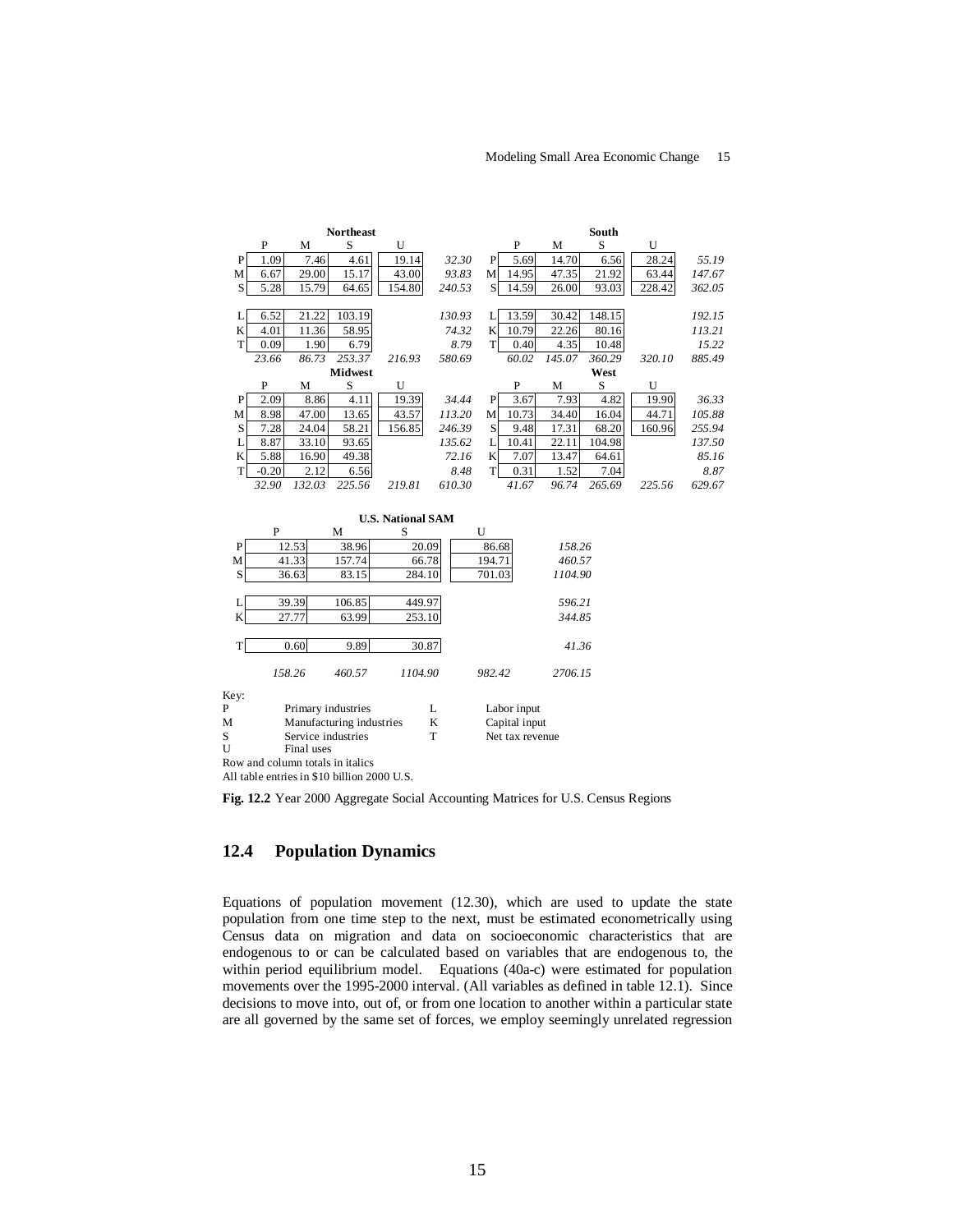specification for the state-level migration equations, which are estimated using threestage least squares:

| $inm = \alpha_1 + \beta_1 pop + \gamma_1$ unemp + $\delta_1 wage + \phi_1 popden + \theta_1 occu + \lambda_1 unitden$              | (a) |         |
|------------------------------------------------------------------------------------------------------------------------------------|-----|---------|
| outm = $\alpha_2 + \beta_2$ pop + $\gamma_2$ unemp + $\delta_2$ wage + $\phi$ , popden + $\theta_2$ occu + $\lambda$ , unitden (b) |     | (12.40) |
| $intm = \alpha_s + \beta_s pop + \gamma_s unemp + \delta_s wage + \phi_s popden + \theta_s occur + \lambda_s unitden$              | (c) |         |

| Variable | Description                                 | UNITs                    | Source                                             |
|----------|---------------------------------------------|--------------------------|----------------------------------------------------|
| inm      | State in-migration,<br>1995-2000            | 1000 persons             | Census Bureau data files                           |
| outm     | State out-migration,<br>1995-2000           | 1000 persons             | Census Bureau data files                           |
| intm     | State internal<br>migration, 1995-<br>2000  | 1000 persons             | Census Bureau data files                           |
| pop      | State population,<br>1995                   | 1000 persons             | <b>BEA State Economic Profiles</b>                 |
| unemp    | State average<br>unemployment rate,<br>1995 | Percent                  | <b>BLS</b> Local Area<br>Unemployment Statistics   |
| wage     | Av. wage per job,<br>1995                   | current dollars          | <b>BEA State Economic Profiles</b>                 |
| popden   | State population<br>density, 1995           | 1000 persons per sq. mi. | <b>BEA REIS and Census</b><br>Gazetteer data files |
| unitden  | State av. density of<br>housing units, 1995 | Units per sq. mi.        | Census Gazetteer data files                        |

**Table 12.1** List of Variables and Sources

State av. occupancy rates of housing units, 1995

*occu* 

The results are shown in table 12.2. Since  $popden = occu \times unitden$ , two variants of equation (12.28) are estimated, one with *popden* (specification I) and the other with *occu* and *unitden* (specification II). Specifications (III) and (IV) in the table control for the influence of population size in the dependent variables, which express the numbers of in- out- and internal migration for each state as fractions of the respective state populations. We attempt to capture the effects of spatial autocorrelation by including spatial lags of the covariates. For each state, the spatial lag of a variable is computed as the average of the values of that variable over all contiguous states. In this calculation AK and WA, and CA and HI are treated as contiguous. These results are shown in table 12.3.

Persons per unit BEA REIS and Census

Gazetteer data files

The fit of the regressions is generally good, and is improved by the addition of the spatial lags of the explanatory variables. The size of a state's population is the strongest predictor of all three types of migration, with positive effects on absolute levels of migration and the rate of internal migration, and negative effects on the rates of in- and out-migration.

The effect of average population density—or, equivalently, the combination of unit density and occupancy rates—is negative and significant throughout. While the effects on in-migration and internal migration are of the expected sign (reflecting the congestion costs incurred by migrants in obtaining new lodging), the impact on out-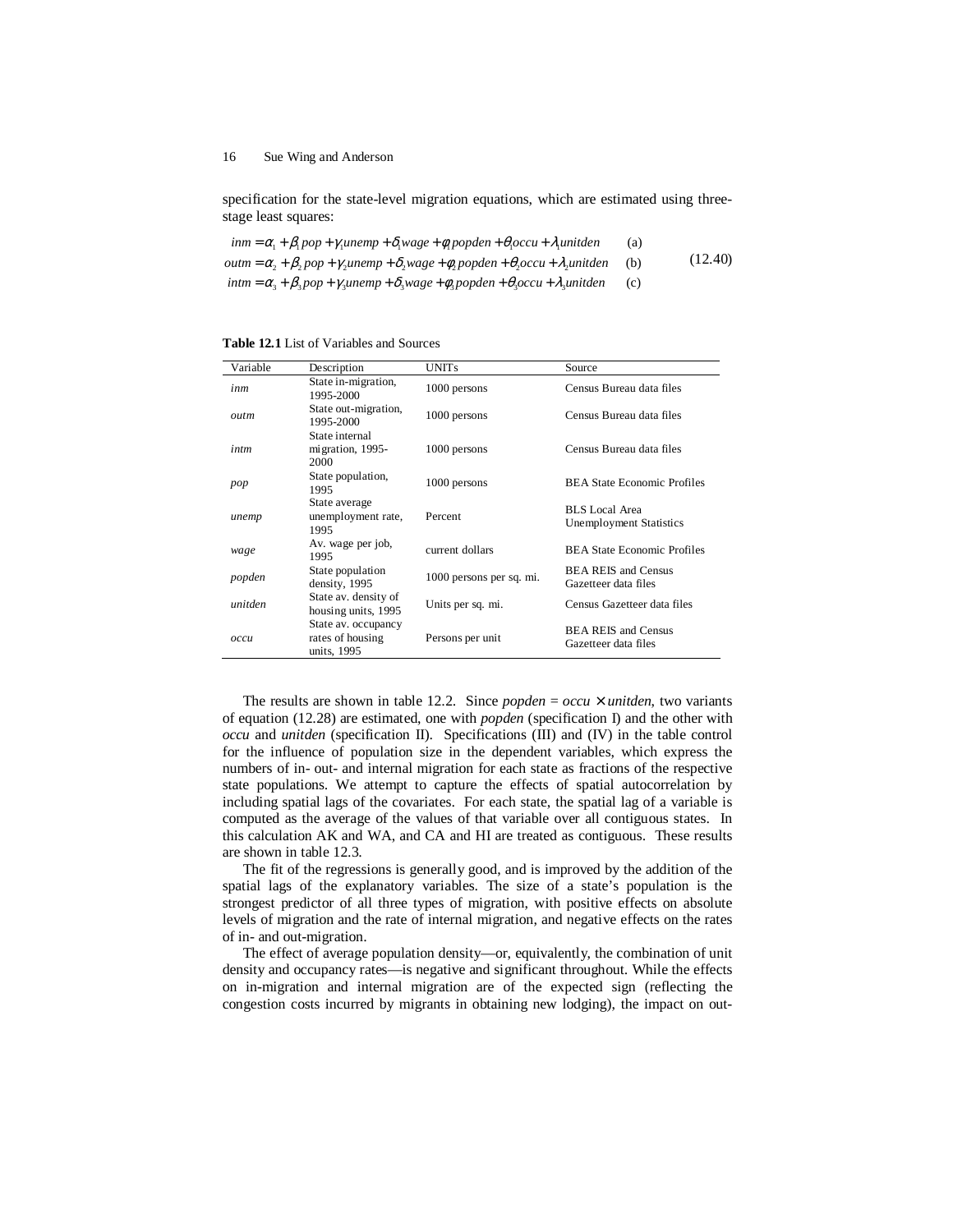#### Modeling Small Area Economic Change 17

migration defies simple explanation. One might be tempted to conclude that high population density may be picking up the influence of access to urban amenities, whose attractiveness attenuates individuals' propensity to move out-of-state, but specification II shows that occupancy rates exert a much stronger negative influence.<sup>19</sup> This result, which means that the rate of out-migration is declining in the average number of persons per unit, is suggestive of a "life-cycle" effect, whereby small households, comprising singles or couples without children, have a higher propensity to make out-of-state moves. Controlling for spatial autocorrelation, *popden*'s effect on out-migration becomes insignificant, but the negative direct effects of occupancy and unit density remain. The weaker negative effect of lagged population density (and, in specification II, unit density) is consistent with the attenuating influence of congestion costs in neighboring states' housing markets to emigration there.

We find that unemployment has a negative and significant influence on internal migration, but an insignificant effect on in- or out-migration. It is well known that unemployment exerts two countervailing influences on migration—on one hand it reduces households' labor income, and with it the resources necessary to undertake the pecuniary costs of relocation, while on the other hand it acts as a psychic "push" factor, simultaneously inhibiting in-migration and inducing residents to emigrate in search of employment. The results indicate that the former pecuniary effect seems to be the dominant factor. The spatial lag of unemployment has positive and significant effects on both immigration and, to a lesser degree, emigration. The former reflects the influence of relative economic conditions in neighboring states on the propensity of residents of other states to undertake cross-border moves, while the second indicates a regional phenomenon, namely economically-induced migration away from groups of contiguous states which are economically depressed. The estimates of the effect of the average wage, while generally not significant, tend to corroborate this story: they have a positive and significant impact on the propensity to move out-of-state, which presumably involves larger expenditures than internal migration.<sup>20</sup>

**Table 12.2** Seemingly Unrelated Regressions for State-Level In-, Out- and Internal Migration

|         | D             |               |                             | (II)                        |               |                             | (III)        |               |                             | (IV)          |               |          |
|---------|---------------|---------------|-----------------------------|-----------------------------|---------------|-----------------------------|--------------|---------------|-----------------------------|---------------|---------------|----------|
|         | inm           | outm          | intm                        | inm                         | outm          | intm                        | inmfrac      | outmfrac      | intmfrac                    | inmfrac       | outmfrac      | intmfra  |
| pop     | 0.834         | 0.806         | 1.330                       | 0.826                       | 0.803         | 1.331                       | $-0.166$     | $-0.194$      | 0.330                       | $-0.174$      | $-0.197$      | 0.331    |
|         | $(0.055)$ *** | $(0.027)$ *** | $(0.048)$ ***               | $(0.053)$ *** $(0.027)$ *** |               | $(0.048)$ *** $(0.055)$ *** |              | $(0.027)$ *** | $(0.048)$ ***               | $(0.053)$ *** | $(0.027)$ *** | (0.048)  |
| unemp   | $-0.086$      | 0.007         | $-0.404$                    | $-0.128$                    | $-0.010$      | $-0.398$                    | $-0.086$     | 0.007         | $-0.404$                    | $-0.128$      | $-0.010$      | $-0.398$ |
|         | (0.198)       | (0.099)       | $(0.174)$ **                | (0.194)                     | (0.098)       | $(0.176)$ **                | (0.198)      | (0.099)       | $(0.174)$ **                | (0.194)       | (0.098)       | (0.176)  |
| wage    | 0.327         | 1.022         | $-0.851$                    | 0.257                       | 0.994         | $-0.840$                    | 0.327        | 1.022         | $-0.851$                    | 0.257         | 0.994         | $-0.840$ |
|         | (0.402)       | $(0.201)$ *** | $(0.354)$ **                | (0.393)                     | $(0.198)$ *** | $(0.355)$ **                | (0.402)      | $(0.201)$ *** | $(0.354)$ **                | (0.393)       | $(0.198)$ *** | (0.355)  |
| popden  | $-0.089$      | $-0.096$      | $-0.135$                    |                             |               |                             | $-0.089$     | $-0.096$      | $-0.135$                    |               |               |          |
|         | $(0.041)$ **  |               | $(0.020)$ *** $(0.036)$ *** |                             |               |                             | $(0.041)$ ** |               | $(0.020)$ *** $(0.036)$ *** |               |               |          |
| occu    |               |               |                             | $-0.166$                    | $-0.127$      | $-0.123$                    |              |               |                             | $-0.166$      | $-0.127$      | $-0.123$ |
|         |               |               |                             | $(0.060)$ ***               | $(0.030)$ *** | $(0.054)$ **                |              |               |                             | $(0.060)$ *** | $(0.030)$ *** | (0.054)  |
| unitden |               |               |                             | $-0.073$                    | $-0.090$      | $-0.137$                    |              |               |                             | $-0.073$      | $-0.090$      | $-0.137$ |
|         |               |               |                             | $(0.041)^*$                 |               | $(0.020)$ *** $(0.037)$ *** |              |               |                             | $(0.041)$ *   | $(0.020)$ *** | (0.037)  |

<sup>&</sup>lt;sup>19</sup> However, the effect of occupancy rates on out-migration is weaker than on both in-migration and internal migration, and the effect of unit density on out-migration understates that on internal migration, as one might expect based on intuition.

 $\overline{a}$ 

<sup>20</sup> Absent controls for spatial autocorrelation, wages have a counterintuitively strong negative impact on internal migration, but this effect disappears with the inclusion of the spatial lag.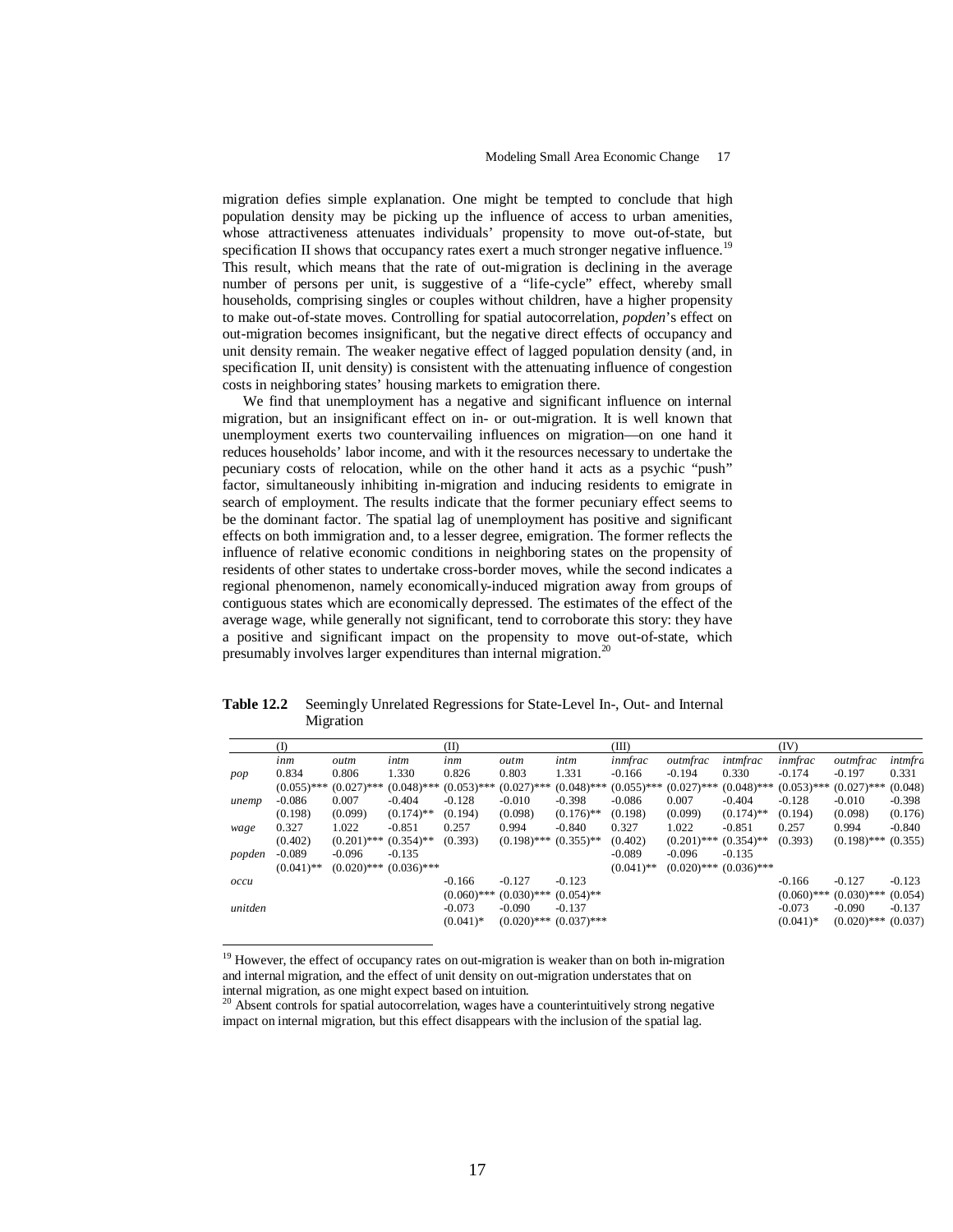| Constant -1.937 |         | $-4.146$                | -1.761 | -1.491  | $-3.968$                | -1.827 | -1.937  | -4.146                  | -1.761 | -1.491  | $-3.968$                | -1.827 |
|-----------------|---------|-------------------------|--------|---------|-------------------------|--------|---------|-------------------------|--------|---------|-------------------------|--------|
|                 | (1.297) | $(0.647)$ *** $(1.140)$ |        | (1.287) | $(0.649)$ *** $(1.163)$ |        | (1.297) | $(0.647)$ *** $(1.140)$ |        | (1.287) | $(0.649)$ *** $(1.163)$ |        |
| Obs.            | 50      | 50                      | 50     | 50      | 50                      | 50     | 50      | 50                      | 50     | 50      | 50                      | 50     |
| R-sq.           | 0.87    | 0.97                    | 0.95   | 0.88    | 0.97                    | 0.95   | 0.40    | 0.73                    | 0.53   | 0.43    |                         | 0.54   |

All variables in logarithms. Standard errors in parentheses, \* significant at 10%; \*\* significant at 5%; \*\*\* significant at 1%

[This table will be re-oriented to fit on the page]

| <b>Table 12.3</b> | SUR Results for State-Level In-, Out- and Internal Migration: Effect of Spatial |
|-------------------|---------------------------------------------------------------------------------|
|                   | Lags                                                                            |

|              | $($ $\Gamma$  |               |               | (II)          |               |               | (III)         |               |               | (IV)          |               |               |
|--------------|---------------|---------------|---------------|---------------|---------------|---------------|---------------|---------------|---------------|---------------|---------------|---------------|
|              | <i>Inm</i>    | outm          | intm          | inm           | outm          | intm          | inmfrac       | outmfrac      | intmfrac      | inmfrac       | outmfrac      | intr          |
| pop          | 0.779         | 0.773         | 1.309         | 0.779         | 0.780         | 1.288         | $-0.221$      | $-0.227$      | 0.309         | $-0.221$      | $-0.220$      | 0.23          |
|              | $(0.068)$ *** | $(0.031)$ *** | $(0.061)$ *** | $(0.067)$ *** | $(0.032)$ *** | $(0.060)$ *** | $(0.068)$ *** | $(0.031)$ *** | $(0.061)$ *** | $(0.067)$ *** | $(0.032)$ *** | (0.0)         |
| unemp        | $-0.296$      | $-0.104$      | $-0.300$      | $-0.321$      | $-0.111$      | $-0.293$      | $-0.296$      | $-0.104$      | $-0.300$      | $-0.321$      | $-0.111$      | $-0.2$        |
|              | (0.211)       | (0.097)       | (0.187)       | (0.209)       | (0.100)       | (0.185)       | (0.211)       | (0.097)       | (0.187)       | (0.209)       | (0.100)       | (0.1)         |
| wage         | 0.501         | 1.100         | $-0.644$      | 0.455         | 1.064         | $-0.585$      | 0.501         | 1.100         | $-0.644$      | 0.455         | 1.064         | $-0.5$        |
|              | (0.441)       | $(0.204)$ *** | (0.393)       | (0.437)       | $(0.209)$ *** | (0.387)       | (0.441)       | $(0.204)$ *** | (0.393)       | (0.437)       | $(0.209)$ *** | (0.3)         |
| popden       | $-0.012$      | $-0.039$      | $-0.136$      |               |               |               | $-0.012$      | $-0.039$      | $-0.136$      |               |               |               |
|              | (0.059)       | (0.027)       | $(0.053)$ *** |               |               |               | (0.059)       | (0.027)       | $(0.053)$ *** |               |               |               |
| occu         |               |               |               | $-0.115$      | $-0.089$      | $-0.111$      |               |               |               | $-0.115$      | $-0.089$      | $-0.1$        |
|              |               |               |               | $(0.064)$ *   | $(0.031)$ *** | $(0.057)*$    |               |               |               | $(0.064)$ *   | $(0.031)$ *** | (0.0)         |
| unitden      |               |               |               | $-0.029$      | $-0.058$      | $-0.105$      |               |               |               | $-0.029$      | $-0.058$      | $-0.1$        |
|              |               |               |               | (0.054)       | $(0.026)$ **  | $(0.048)$ **  |               |               |               | (0.054)       | $(0.026)$ **  | (0.0)         |
| lag(pop)     | $-0.017$      | 0.015         | $-0.166$      | $-0.028$      | $-0.003$      | $-0.104$      | $-0.017$      | 0.015         | $-0.166$      | $-0.028$      | $-0.003$      | $-0.1$        |
|              | (0.093)       | (0.043)       | $(0.083)$ **  | (0.102)       | (0.049)       | (0.090)       | (0.093)       | (0.043)       | $(0.083)$ **  | (0.102)       | (0.049)       | (0.0)         |
| lag(unemp)   | 0.982         | 0.491         | $-0.085$      | 0.943         | 0.541         | $-0.271$      | 0.982         | 0.491         | $-0.085$      | 0.943         | 0.541         | $-0.2$        |
|              | $(0.390)$ **  | $(0.180)$ *** | (0.347)       | $(0.395)$ **  | $(0.188)$ *** | (0.349)       | $(0.390)$ **  | $(0.180)$ *** | (0.347)       | $(0.395)$ **  | $(0.188)$ *** | (0.3)         |
| lag(wage)    | $-0.454$      | 0.047         | $-0.916$      | $-0.879$      | $-0.369$      | $-0.386$      | $-0.454$      | 0.047         | $-0.916$      | $-0.879$      | $-0.369$      | $-0.3$        |
|              | (0.790)       | (0.365)       | (0.703)       | (0.738)       | (0.352)       | (0.652)       | (0.790)       | (0.365)       | (0.703)       | (0.738)       | (0.352)       | (0.6)         |
| lag(popden)  | $-0.125$      | $-0.118$      | 0.126         |               |               |               | $-0.125$      | $-0.118$      | 0.126         |               |               |               |
|              | (0.085)       | $(0.039)$ *** | $(0.075)*$    |               |               |               | (0.085)       | $(0.039)$ *** | $(0.075)*$    |               |               |               |
| lag(occu)    |               |               |               | $-0.532$      | $-0.120$      | $-0.599$      |               |               |               | $-0.532$      | $-0.120$      | $-0.5$        |
|              |               |               |               | (0.676)       | (0.322)       | (0.598)       |               |               |               | (0.676)       | (0.322)       | (0.5)         |
| lag(unitden) |               |               |               | $-0.036$      | $-0.048$      | 0.038         |               |               |               | $-0.036$      | $-0.048$      | $0.0^{\circ}$ |
|              |               |               |               | (0.051)       | $(0.024)$ **  | (0.045)       |               |               |               | (0.051)       | $(0.024)$ **  | (0.0)         |
| Constant     | $-1.819$      | $-5.169$      | 2.342         | 0.408         | $-3.496$      | 0.614         | $-1.819$      | $-5.169$      | 2.342         | 0.408         | $-3.496$      | 0.6           |
|              | (2.495)       | $(1.153)$ *** | (2.222)       | (2.191)       | $(1.045)$ *** | (1.937)       | (2.495)       | $(1.153)$ *** | (2.222)       | (2.191)       | $(1.045)$ *** | (1.9)         |
| Obs.         | 50            | 50            | 50            | 50            | 50            | 50            | 50            | 50            | 50            | 50            | 50            | 50            |
| $R-sq$ .     | 0.89          | 0.98          | 0.96          | 0.89          | 0.98          | 0.96          | 0.51          | 0.81          | 0.61          | 0.51          | 0.80          | 0.62          |

All variables in logarithms. Standard errors in parentheses, \* significant at 10%; \*\* significant at 5%; \*\*\* significant at 1%

[This table will be re-oriented to fit on the page]

# **12.5 Concluding Remarks**

The signal benefit of this research is the creation of a simple, transparent, theoretically and methodologically rigorous simulation model that is suitable for a potentially broad range of applications. Our approach has a number of advantages in this regard, including the following. First, the Hicks-neutral shift parameter  $\psi$  may be specified to decline from its calibrated value in the base period one period to the next according to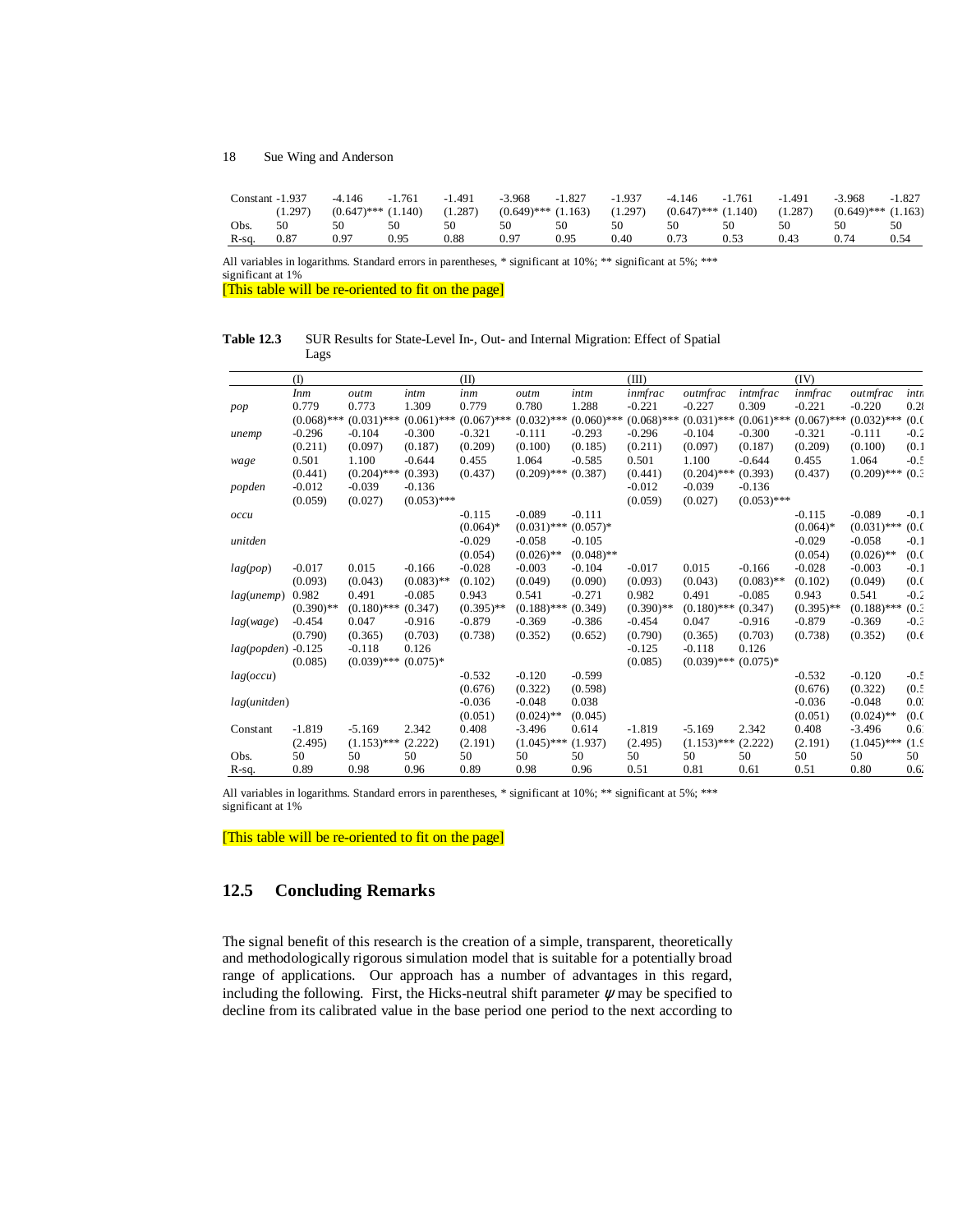projections of productivity growth by industry, facilitating inquiry into the effect of technological progress within industries on the spatial patterns of economic growth. Secondly, because the distribution of industry tax rates in different states affects the spatial pattern of production, the modeler, by changing  $\tau_Y$  as a policy variable, can explore the impact of future state tax policy scenarios on output and employment. Thirdly, since the consumption of land in the creation of new housing is explicitly modeled, it will be possible to simulate the effect of policies such as limitations on the conversion of non-urban land on county level population growth and economic growth.

The modeling framework is particularly beneficial for conducting environmental analysis for a number of reasons. Because of the relatively detailed distributions of economic activities it will be possible to apply emissions factors to generate spatial patterns of criteria pollutant emissions. This will be useful in identifying areas of high exposures and as input to atmospheric models for ozone and acid deposition. Further, the model may be extended to produce estimates of transportation activity levels and emissions from mobile sources, as described in the Appendix. In addition, the model, by explicitly representing industries' use of intermediate inputs, sheds light on the potential for macro-level climate change policy to affect both regional growth and the spatial distribution of secondary air pollution benefits from reduced combustion activity. A carbon tax ( $\tau_c$ ) can be simply represented as the additional term  $\tau_c \epsilon_c$ (*j*<sub>*C*</sub>) in the unit cost function of the model's fossil fuel sectors ( *jC*) differentiated according to the average carbon emission coefficients  $(\varepsilon_C)$  on these sectors' outputs. Moreover, the income effects of this tax are easily represented by including the revenue that it generates  $(\sum_{j_c} \tau_c \varepsilon_c (j_c) Y(j_c))$  as an additional term in equation (12.11). This feedback facilitates investigation of the spatial impacts of double dividend policies use the revenue from  $\tau_C$  to lower  $\tau_Y$ .

### **References**

- Agyemang-Duah, K., W.P. Anderson and F.L. Hall (1995). "Trip Generation for Shopping Travel." *Transportation Research Record* 1493, 12-20.
- Babiker, M.H., et al (2001). "The MIT Emissions Prediction and Policy Analysis (EPPA) Model: Revisions, Sensitivities, and Comparison of Results," MIT Joint Program on the Science & Policy of Global Change *Report No.* 71, Cambridge MA.
- Bartelsman, E., R.J. Caballero and R. Lyons (1994). "Customer and Supplier Driven Externalities." *American Economic Review* 84, 1075-1084.
- Bartik, T. (1985). "Business Location Decisions in the United States: Estimates of the Effects of Unionization, Taxes, and Other Characteristics of States." *Journal of Business and Economic Statistics* 3, 14–22.
- Black, D. and J.V. Henderson (1999). "Spatial Evolution of Population and Industry in the United States." *American Economic Review* 89, 321-327.
- Brooke, A., D. Kendrick, A. Meeraus and R. Raman (1998). *GAMS: A User's Guide*, Washington DC: GAMS Development Corp.
- Becker, R. and J.V. Henderson (2000). "Effects of Air Quality Regulations on Polluting Industries." *Journal of Political Economy* 108, 379-421.
- Becker, G., E. Mills and J.G. Williamson (1992). *Indian Urbanization and Economic Growth Since 1960*. Baltimore, Johns Hopkins Press.
- Caballero, R.J., E.M.R.A. Engel and J.C. Haltiwanger (1995). "Plant-level Adjustment and Aggregate Investment Dynamics." *Brookings Papers on Economic Activity* 2, 1-39.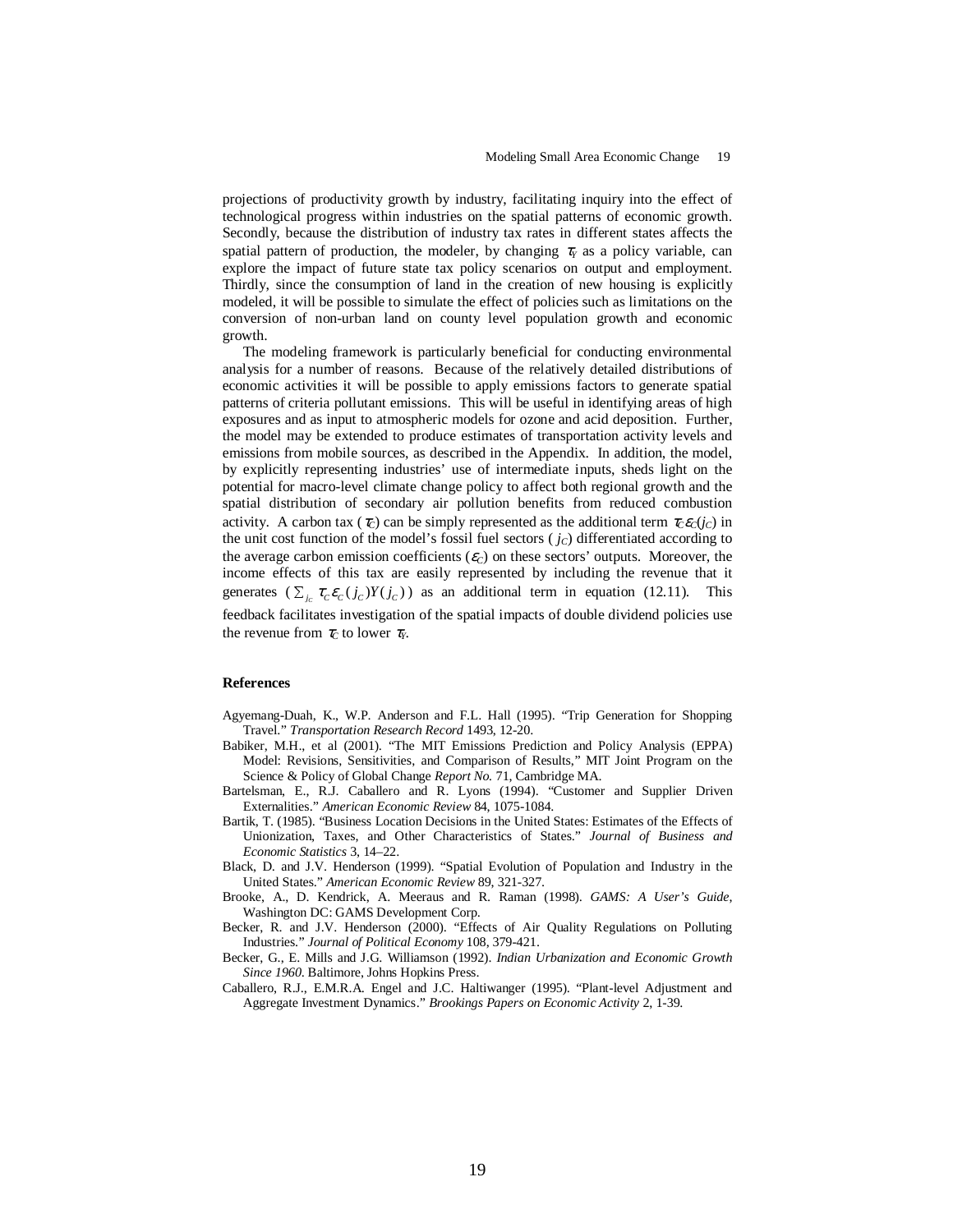- 20 Sue Wing and Anderson
- Campbell, P.R. (1996). *Population Projections for States by Age, Sex, Race, and Hispanic Origin: 1995 to 2025.* U.S. Bureau of the Census, Population Division, PPL-47.
- Cooper, R., J.C. Haltiwanger, and L. Power (1999). "Machine Replacement and the Business cycle: Lumps and Bumps." *American Economic Review* 89, 921-46.
- Coughlin, C., J. Terza, and V. Arromdee (1991). "State Characteristics and the Location of Foreign Direct Investment Within the United States." *Review of Economics and Statistics*  73, 675–683.
- Dawkins, C., T.N. Srinivasan and J. Whalley (2001). "Calibration." In J.J. Heckman and E. Leamer (eds.), *Handbook of Econometrics* Vol. 5, Amsterdam: Elsevier Science, pp. 3653- 3703.
- Doms, M. and T. Dunne (1998). "Capital Adjustment Patterns in Manufacturing Plants." *Review of Economic Dynamics* 1: 409-29.
- Duranton, G. and D. Puga (2004). "Microfoundations of Urban Agglomeration Economies." In J.V. Henderson and J-F Thisse (eds.), *Handbook of Urban and Regional Economics* Vol. 4, Amsterdam, North Holland.
- EPA (2003). *Compilation of Air Pollutant Emission Factors*, AP-42, 5th ed., Vol. 1.
- Fan, W., F. Treyz and G.I. Treyz (2000). "An Evolutionary New Economic Geography Model." *Journal of Regional Science* 40, 671-695.
- Ferris, M.S. and J. S. Pang (1997). "Engineering and Economic Applications of Complementarity Problems." *SIAM Review* 39, 669-713.
- Figueiredo, O., P. Guimaraes and D.P. Woodward (2002). "Modeling Industrial Location Decisions in U.S. Counties." *NIMA Working Paper,* 18, Universidade do Minho.
- Friedman, J., D. Gerlowski, and J. Silberman (1992). "What Attracts Foreign Multinational Corporations? Evidence from Branch Plant Location in the United States." *Journal of Regional Science* 32, 403–418.
- Gallin, J.H. (in press). "Net Migration and State Labor Market Dynamics." *Journal of Labor Economics*.
- Garofalo, G. and S. Yamarik (2002). "Regional Convergence: Evidence from a New State-by-State Capital Stock Series." *Review of Economics and Statistics* 84, 316-323.
- Ginsburgh, V. and M. Keyzer (2002). *The Structure of Applied General Equilibrium Models*, Cambridge, MA., MIT Press.
- Greenstone, M. (2002). "The Impacts of Environmental Regulations on Industrial Activity: Evidence from the 1970 and 1997 Clean Air Act Amendments and the Census of Manufactures." *Journal of Political Economy* 110, 1175-1219.
- Greenwood, M.J., G.L. Hunt, D.S. Rickman; G.I. Treyz (1991). "Migration, Regional Equilibrium, and the Estimation of Compensating Differentials." *American Economic Review* 81, 1382-1390.
- Head, K., J. Ries, and D. Swenson (1995). "Agglomeration Benefits and Location Choice: Evidence from Japanese Manufacturing Investments in the United States." *Journal of International Economics* 38, 223–247.
- Henderson, J.V. (1996). "Effects of Air Quality Regulation." *American Economic Review* 86, 789-813.
- Holmes, T.J. (1998). "The Effects of State Policies on the Location of Industry: Evidence from State Borders." *Review of Economics and Statistics* 81, 314-325.
- Holmes, T.J. and J.J. Stevens (2004). "Spatial Distribution of Economic Activities in North America." In J.V. Henderson and J.-F. Thisse (eds.), *Handbook of Urban and Regional Economics Vol. 4, Amsterdam, North Holland, pp. xxxxxx*
- Kelly, A.C. and J.G. Williamson (1984). *What Drives Third World City Growth? A Dynamic General Equilibrium Approach*. Princeton, N.J., Princeton University Press.
- Kehoe, T.J. (1998). "Social Accounting Matrices and Applied General Equilibrium Models." In I. Begg and S.G.B. Henry (eds.), *Applied Economics and Public Policy*, Cambridge, Cambridge University Press, pp. 59-87.
- Kim, S. (1995). Expansion of Markets and the Geographic Distribution of Economic Activity. The Trends in U.S. regional Manufacturing Structure, 1860-1987, Quarterly Journal of Economics 110: 881-908.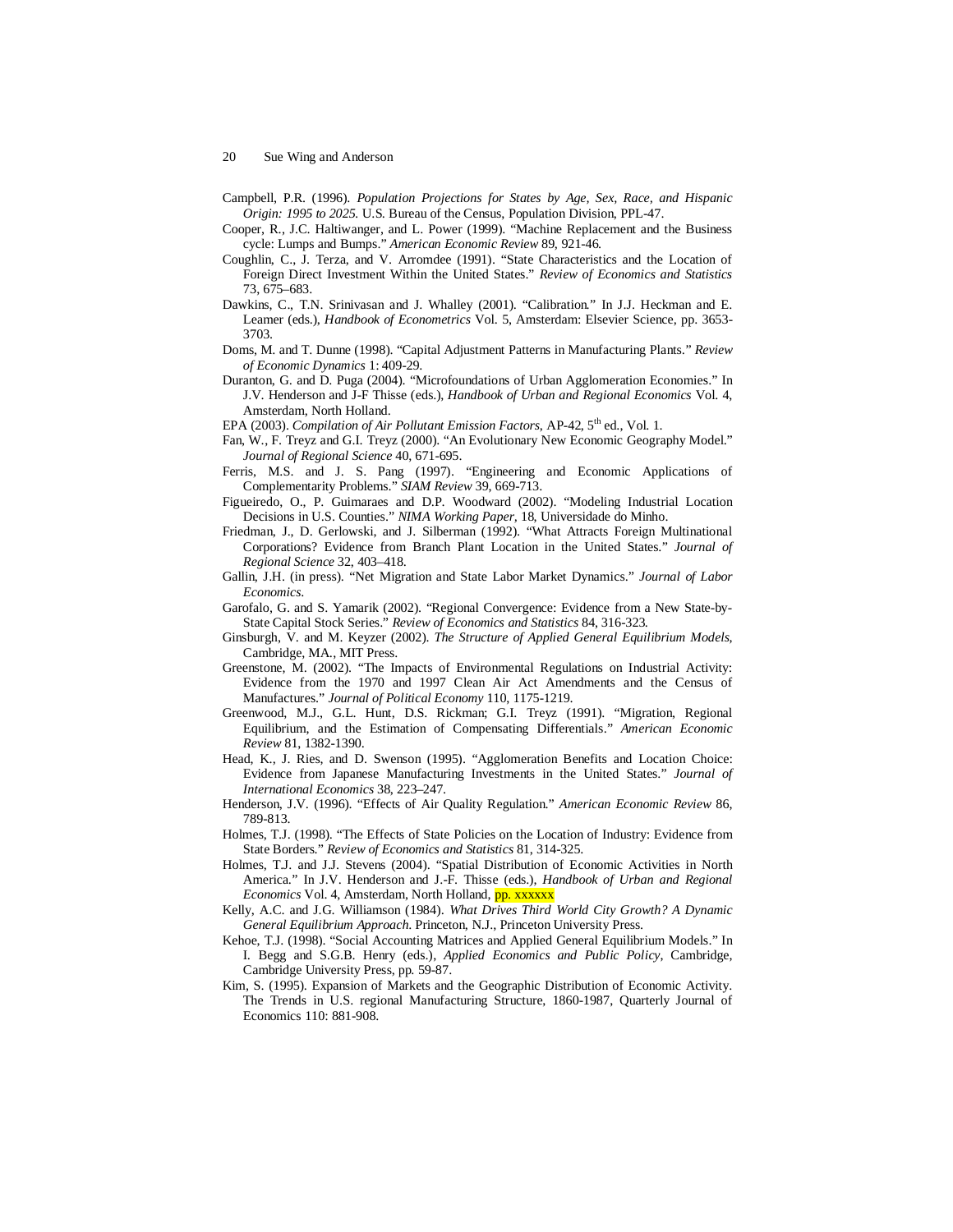- Mansur, A. and J. Whalley (1983). "Numerical Specification of Applied General Equilibrium Models: Estimation, Calibration and Data." In H. Scarf and J. Shoven (eds.), *Applied General Equilibrium Analysis*, Cambridge, Cambridge University Press, pp. 69-127.
- Paul, C.J. and D. Siegel (1999). "Scale Economies and Industry Agglomeration Externalities: A Dynamic Cost Function Approach." *American Economic Review* 89, 272-290.
- Perroni, C. and T.F. Rutherford (1998). "A Comparison of the Performance of Flexible Functional Forms for Use in Applied General Equilibrium Analysis." *Computational Economics*, 11, 245-263.
- Rickman, D.S., G. Shao and G.I. Treyz (1993). "Multiregional Stock Adjustment Equations of Residential and Nonresidential Investment in Structures." *Journal of Regional Science* 33, 207-219.
- Rutherford, T.F. (1995). "Extensions of GAMS for Complementarity Problems Arising in Applied Economic Analysis." *Journal of Economic Dynamics and Control* 19, 1299-1324.
- Rutherford, T.F. (1999). "Applied General Equilibrium Modeling with MPSGE as a GAMS Subsystem: An Overview of the Modeling Framework and Syntax." *Computational Economics* 14, 1-46.
- Stevens, B.H. and G.I. Treyz (1986). "A Multiregional Model Forecast for the United States Through 1995." *American Economic Review* 76, 304-307.
- Sue Wing, Ian (in preparation). "Computable General Equilibrium Models and their Use in Economy-Wide Policy Analysis: Everything You Ever Wanted to Know (But Were Afraid to Ask)." **Discussion Paper/availability?**
- Treyz, G.I., A.F. Friedlaender and B.H. Stevens (1980). "The Employment Sector of a Regional Policy Simulation Model." *Review of Economics and Statistics* 62, 63-73.
- Treyz, G.I., D.S. Rickman, G.L. Hunt and M.J. Greenwood (1993). "The Dynamics of U.S. Internal Migration." *Review of Economics and Statistics*, 75, 209-214.
- Treyz, G.I., D.S. Rickman and G. Shao (1992). "The REMI Economic-Demographic Forecasting and Simulation Model." *International Regional Science Review* 14, 221-253.
- Treyz, G.I. (1993). *Regional Economic Modeling A Systematic Approach to Forecasting and Policy Analysis*. Boston, Kluwer.
- Woodward, D. (1992). "Locational Determinants of Japanese Manufacturing Start-Ups in the United States." *Southern Economic Journal* 58, 690–708.

# **Appendix: Estimating Transportation Activity Levels and Mobile Source Emissions**

#### **Personal Transportation Emissions**

We focus on road transportation, and propose a two-track empirical approach that relates vehicle emissions to VMT and driving behavior, both of which are influenced by congestion. Using cross-section data from the National Household Transportation Survey (NHTS), we first estimate a trip generation model of average annual VMT ( $\tilde{T}$ ) as a function of income and size of urban area, and then employ the ordered logit model of Aygemang-Duah et al (1995) to apportion  $\tilde{T}$  among a number of average speed categories  $\vartheta$  according to geographic attributes. In county c, the probability of